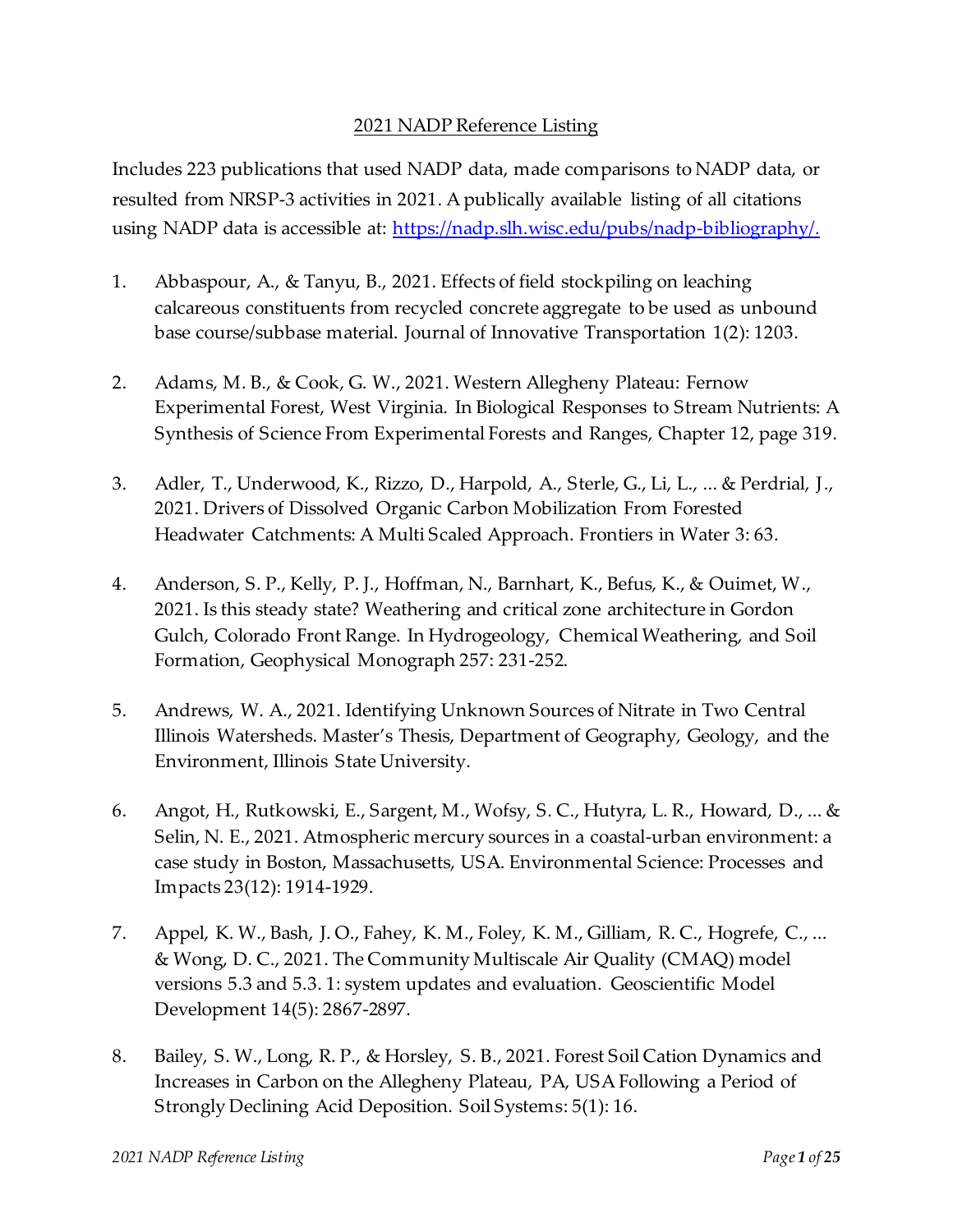- 9. Balasus, N., Battaglia Jr, M. A., Ball, K., Caicedo, V., Delgado, R., Carlton, A. G., & Hennigan, C. J., 2021. Urban aerosol chemistry at a land–water transition site during summer–Part 1: Impact of agricultural and industrial ammonia emissions. Atmospheric Chemistry and Physics 21(17): 13051-13065.
- 10. Baraza, T., & Hasenmueller, E. A., 2021. Road salt retention and transport through vadose zone soils to shallow groundwater. Science of The Total Environment 755: 142240.
- 11. Baron, J. S., Clow, D. W., Oleksy, I. A., Weinmann, T., Charlton, C., & Jayo, A., 2021. Long‐term ecosystem and biogeochemical research in Loch Vale watershed, Rocky Mountain National Park, Colorado. Hydrological Processes 35(3): e14107.
- 12. Barrus, S. M., 2021. Improvements of Atmospheric Deposition Sampling Procedures and Further Analysis of its Impact on Utah Lake. Master's Thesis, Department of Civil and Environmental Engineering. Brigham Young University.
- 13. Barrus, S. M., Williams, G. P., Miller, A. W., Borup, M. B., Merritt, L. B., Richards, D. C., & Miller, T. G., 2021. Nutrient Atmospheric Deposition on Utah Lake: A Comparison of Sampling and Analytical Methods. Hydrology 8(3): 123.
- 14. Beard, J. M., and R. A. Murphy, 2021. Environmental Chemistry in Society. CRC Press.
- 15. Beier, C., Mills, J., McHale, P., Driscoll, C. T., & Mitchell, M. J., 2021. Long‐term ecosystem monitoring at Huntington Forest: Integrating hydrology, biogeochemistry and climatic controls on watershed processes. Hydrological Processes 35(8): e14328.
- 16. Bingham, N. L., Slessarev, E. W., Homyak, P. M., & Chadwick, O. A., 2021. Rocksourced nitrogen in semi-arid, shale-derived California soils. Frontiers in Forests and Global Change 4: 57.
- 17. Bostic, J. T., Nelson, D. M., Sabo, R. D., & Eshleman, K. N., 2021. Terrestrial Nitrogen Inputs Affect the Export of Unprocessed Atmospheric Nitrate to Surface Waters: Insights from Triple Oxygen Isotopes of Nitrate. Ecosystems 1-16. https://doi.org/10.1007/s10021-021-00722-9.

*2021 NADP Reference Listing Page 2 of 25* 18. Branfireun, B., Gilmore, C., R. Mason, C. Mitchell, and C. Pollman, 2021. Project Report: Delta Mercury Control Program Phase 1 Tidal Wetlands and Open Water Methylmercury Control and Characterization/Control Reports–Independent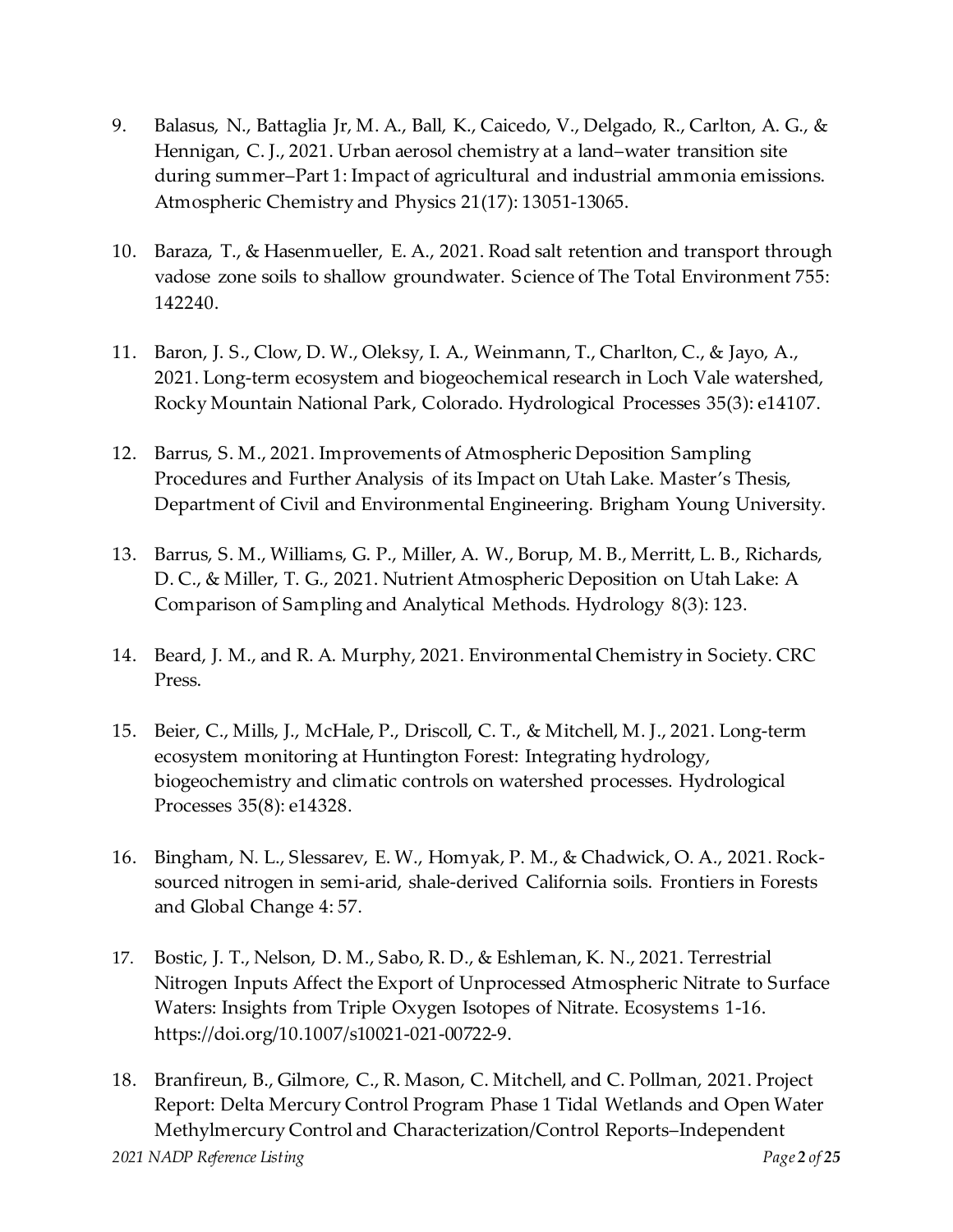Scientific Review. https://deltacouncil.ca.gov/pdf/science-program/2021-07-21 delta-mehg-phase-1-open-water-wetlands-review.pdf.

- 19. Brantley, S. L., Wen, T., Agarwal, D. A., Catalano, J. G., Schroeder, P. A., Lehnert, K., ... & Pierce, E. M., 2021. The future low-temperature geochemical data-scape as envisioned by the US geochemical community. Computers and Geosciences 157: 104933.
- 20. Brereton, R. L., Caraballo, S. B., Lilyestrom, C. G., & McDowell, W. H. Luquillo, 2021. Experimental Forest, Puerto Rico. In Biological Responses to Stream Nutrients: A Synthesis of Science From Experimental Forests and Ranges, Chapter 17, page 435.
- 21. Brigham, M. E., VanderMeulen, D. D., Eagles-Smith, C. A., Krabbenhoft, D. P., Maki, R. P., & DeWild, J. F., 2021. Long-Term Trends in Regional Wet Mercury Deposition and Lacustrine Mercury Concentrations in Four Lakes in Voyageurs National Park. Applied Sciences 11(4): 1879.
- 22. Brown, J. R., 2021. Dissolved Organic Carbon and the Potential Role to Stream Acidity in the Great Smoky Mountains National Park. Master's Thesis, Graduate College, University of Tennessee.
- 23. Bui, A. A., Wallace, H. W., Kavassalis, S., Alwe, H. D., Flynn, J. H., Erickson, M. H., ... & Griffin, R. J., 2021. Transport-driven aerosol differences above and below the canopy of a mixed deciduous forest. Atmospheric Chemistry and Physics 21(22): 17031-17050.
- 24. Bukoski, I. S., Murphy, S. F., Birch, A. L., & Barnard, H. R., 2021. Summer runoff generation in foothill catchments of the Colorado Front Range. Journal of Hydrology 595: 125672.
- 25. Burbes, D., & Bowen, J. D., 2021. Using ADCIRC to extend the time period of the Neuse River Estuary eutrophication model. NC Water Resources Research Institute. Report: WRRI Project No. 18-06-W.
- 26. Burns, D. A., Bhatt, G., Linker, L. C., Bash, J. O., Capel, P. D., & Shenk, G. W., 2021. Atmospheric nitrogen deposition in the Chesapeake Bay watershed: A history of change. Atmospheric Environment 251: 118277.
- *2021 NADP Reference Listing Page 3 of 25* 27. Cannon, K., McClure, M. A., Yin, X., & Sams, C., 2021. Corn and soybean response to sulfur fertilizer in West Tennessee. Crop, Forage and Turfgrass Management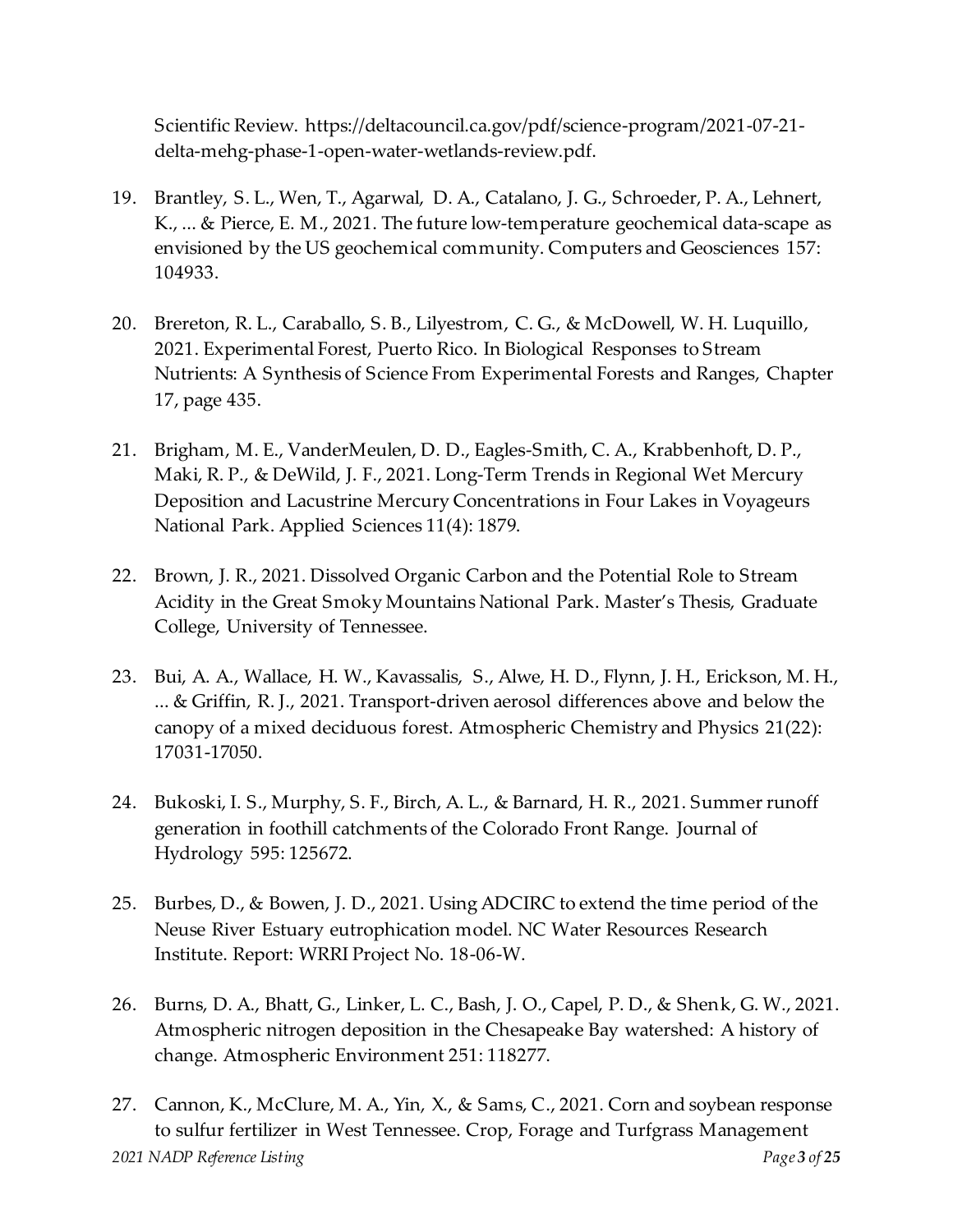7(1): e20092.

- 28. Carrara, J. E., Walter, C. A., Freedman, Z. B., Hostetler, A. N., Hawkins, J. S., Fernandez, I. J., & Brzostek, E. R., 2021. Differences in microbial community response to nitrogen fertilization result in unique enzyme shifts between arbuscular and ectomycorrhizal‐dominated soils. Global Change Biology 27(10): 2049-2060.
- 29. Chen, Y., Shen, H., Kaiser, J., Hu, Y., Capps, S. L., Zhao, S., ... & Russell, A. G., 2021. High-resolution hybrid inversion of IASI ammonia columns to constrain US ammonia emissions using the CMAQ adjoint model. Atmospheric Chemistry and Physics 21(3): 2067-2082.
- 30. Clark, S. C., Barnes, R. T., Oleksy, I. A., Baron, J. S., & Hastings, M. G., 2021. Persistent Nitrate in Alpine Waters with Changing Atmospheric Deposition and Warming Trends. Environmental Science and Technology 55(21): 14946-14956.
- 31. Corral, A. F., Braun, R. A., Cairns, B., Gorooh, V. A., Liu, H., Ma, L., ... & Sorooshian, A., 2021. An Overview of Atmospheric Features Over the Western North Atlantic Ocean and North American East Coast–Part 1: Analysis of Aerosols, Gases, and Wet Deposition Chemistry. Journal of Geophysical Research: Atmospheres 126(4): e2020JD032592.
- 32. Danielescu, S., Van Stempvoort, D. R., McCrimmon, C., & Valipour, R., 2021. The role of groundwater in loading of nutrients to a restricted bay in a Precambrian Shield lake Part 2.–Numerical modeling. Journal of Great Lakes Research 47(5): 1273-1287.
- 33. Davidson, J., 2021. Wilderness Stewardship Performance Report, Wilderness Air Quality Value Monitoring Plan, Allegheny National Forest, 38 pages.
- 34. Delaria, E. R., Place, B. K., Turner, A. J., Zhu, Q., Jin, X., & Cohen, R. C., 2021. Development of a Solar-Induced Fluorescence- Canopy Conductance Model and Its Application to Stomatal Reactive Nitrogen Deposition. ACS Earth and Space Chemistry 5: 3414−3428.
- 35. Delia, K. A., Haney, C. R., Dyer, J. L., & Paul, V. G., 2021. Spatial Analysis of a Chesapeake Bay Sub-Watershed: How Land Use and Precipitation Patterns Impact Water Quality in the James River. Water 13(11): 1592.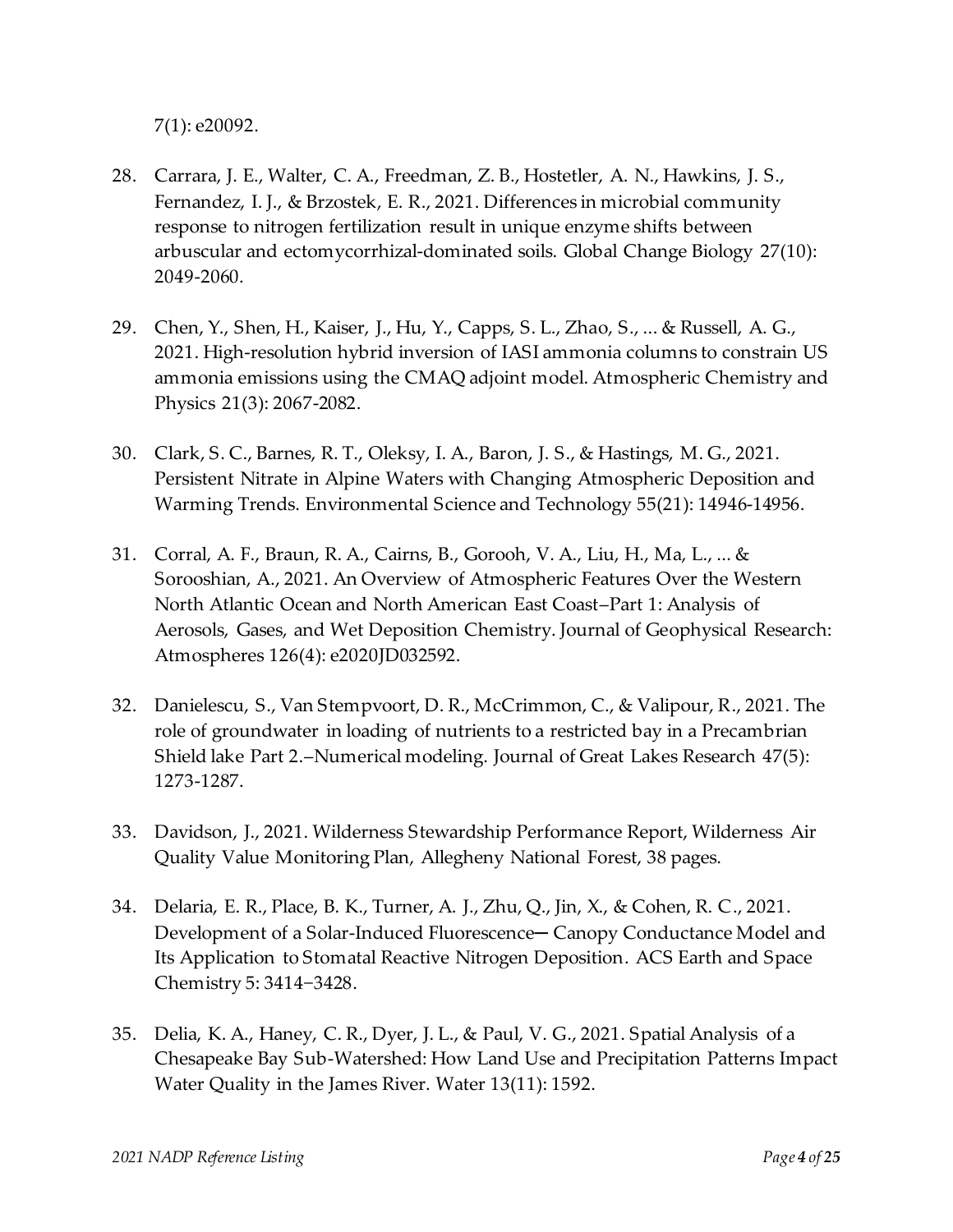- 36. Deval, C., Brooks, E. S., Gravelle, J. A., Link, T. E., Dobre, M., & Elliot, W. J., 2021. Long-term response in nutrient load from commercial forest management operations in a mountainous watershed. Forest Ecology and Management 494: 119312.
- 37. Devotta, D. A., Fraterrigo, J. M., Walsh, P. B., Lowe, S., Sewell, D. K., Schindler, D. E., & Hu, F. S., 2021. Watershed Alnus cover alters N: P stoichiometry and intensifies P limitation in subarctic streams. Biogeochemistry 153(2): 155-176.
- 38. Dodds, W. K., Wichman, G., Guinnip, J. P., Corman, J., & Blair, J., 2021. Assessing Transport and Retention of Nitrate and other Materials through the Riparian Zone and Stream Channel with Simulated Precipitation. Methods in Ecology and Evolution. DOI: 10.1111/2041-210X.13791.
- 39. Dugan, H. A., & Rock, L. A., 2021. The slow and steady salinization of Sparkling Lake, Wisconsin. Limnology and Oceanography Letters, doi: 10.1002/lol2.10191.
- 40. Dugan, H. A., Rock, L. A., Kendall, A. D., & Mooney, R. J., 2021. Tributary chloride loading into Lake Michigan. Limnology and Oceanography Letters. doi: 10.1002/lol2.10228.
- 41. Dunleavy, H. R., & Mack, M. C., 2021. Long-term experimental warming and fertilization have opposing effects on ectomycorrhizal root enzyme activity and fungal community composition in Arctic tundra. Soil Biology and Biochemistry 154: 108151.
- 42. Eastman, B. A., Adams, M. B., Brzostek, E. R., Burnham, M. B., Carrara, J. E., Kelly, C., ... & Peterjohn, W. T., 2021. Altered plant carbon partitioning enhanced forest ecosystem carbon storage after 25 years of nitrogen additions. New Phytologist 230(4): 1435-1448.
- 43. Edwards, E. L., Corral, A. F., Dadashazar, H., Barkley, A. E., Gaston, C. J., Zuidema, P., & Sorooshian, A., 2021. Impact of various air mass types on cloud condensation nuclei concentrations along coastal southeast Florida. Atmospheric Environment 254: 118371.
- 44. Eggert, S. L., Heiskary, S. A., Kolka, R. K., Hill, B. H., Monson, B. A., & Swain, E. B., 2021. Northern Lakes and Forests: Marcell Experimental Forest, Minnesota. In Biological Responses to Stream Nutrients: A Synthesis of Science From Experimental Forests and Ranges, Chapter 2, page 15.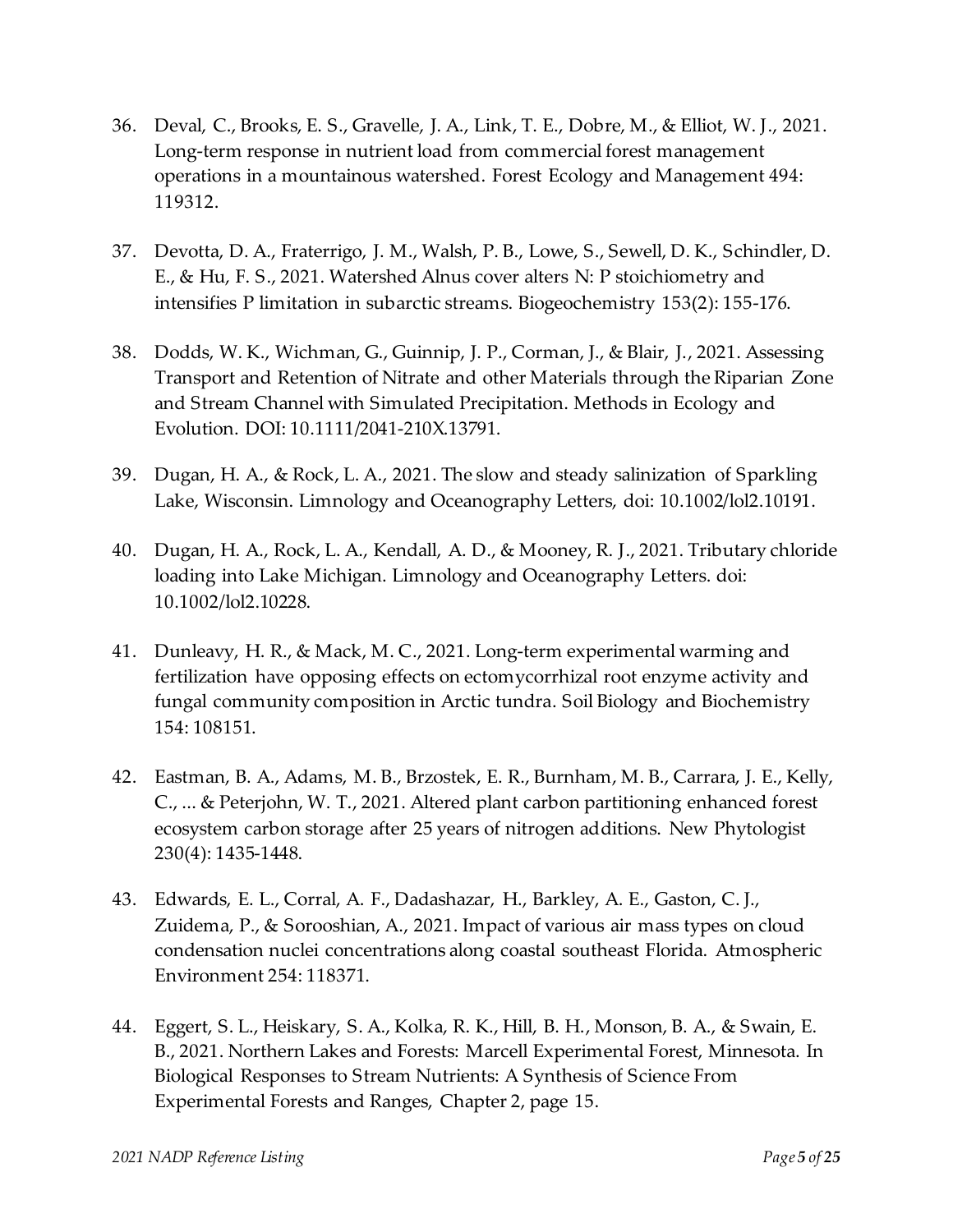- 45. Ellison, A. M., & Gotelli, N. J., 2021. Scaling in Ecology with a Model System. Princeton University Press.
- 46. Ellison, A. M., Gotelli, N. J., Błędzki, L. A., & Butler, J. L., 2021. Regulation by the pitcher plant Sarracenia purpurea of the structure of its inquiline food web. The American Midland Naturalist 186(1): 1-15.
- 47. Eng, L. E., & Scanlon, T. M., 2021. Comparison of northeastern and southeastern US watershed response to the declines in atmospheric sulfur deposition. Atmospheric Environment 253: 118365.
- 48. Eom, S., Lee, H., Kim, J., Park, K., Kim, Y., Sheu, G. R., ... & Han, S., 2021. Potential sources, scavenging processes, and source regions of mercury in the wet deposition of South Korea. Science of the Total Environment 762: 143934.
- 49. Evangeliou, N., Balkanski, Y., Eckhardt, S., Cozic, A., Van Damme, M., Coheur, P. F., ... & Hauglustaine, D., 2021. 10-year satellite-constrained fluxes of ammonia improve performance of chemistry transport models. Atmospheric Chemistry and Physics 21(6): 4431-4451.
- 50. Fang, G. C., Ni, S. C., Kao, C. L., Zhuang, Y. J., Li, K. X., & Liang, G. R., 2021. Mercury wet depositions study at suburban, agriculture and traffic sampling sites. Environmental Geochemistry and Health 43(1): 235-245.
- 51. Fecteau, K. M., Boyd, E. S., Lindsay, M. R., Amenabar, M. J., Robinson, K. J., Debes, R. V., & Shock, E. L., 2021. Cyanobacteria and Algae Meet at the Limits of their Habitat Ranges in Moderately Acidic Hot Springs. Journal of Geophysical Research: Biogeosciences 127: e2021JG006446.
- 52. Fellman, J. B., Hood, E., D'Amore, D. V., & Edwards, R. T., 2021. Streamflow variability controls N and P export and speciation from Alaskan coastal temperate rainforest watersheds. Biogeochemistry 152(2): 253-270.
- 53. Feng, J., Vet, R., Cole, A., Zhang, L., Cheng, I., O'Brien, J., & Macdonald, A. M., 2021. Inorganic chemical components in precipitation in the eastern US and Eastern Canada during 1989–2016: Temporal and regional trends of wet concentration and wet deposition from the NADP and CAPMoN measurements. Atmospheric Environment 254: 118367.
- *2021 NADP Reference Listing Page 6 of 25* 54. Ferreira-Rodríguez, N., Castro, A. J., Tweedy, B. N., Quintas-Soriano, C., & Vaughn, C. C., 2021. Mercury consumption and human health: Linking pollution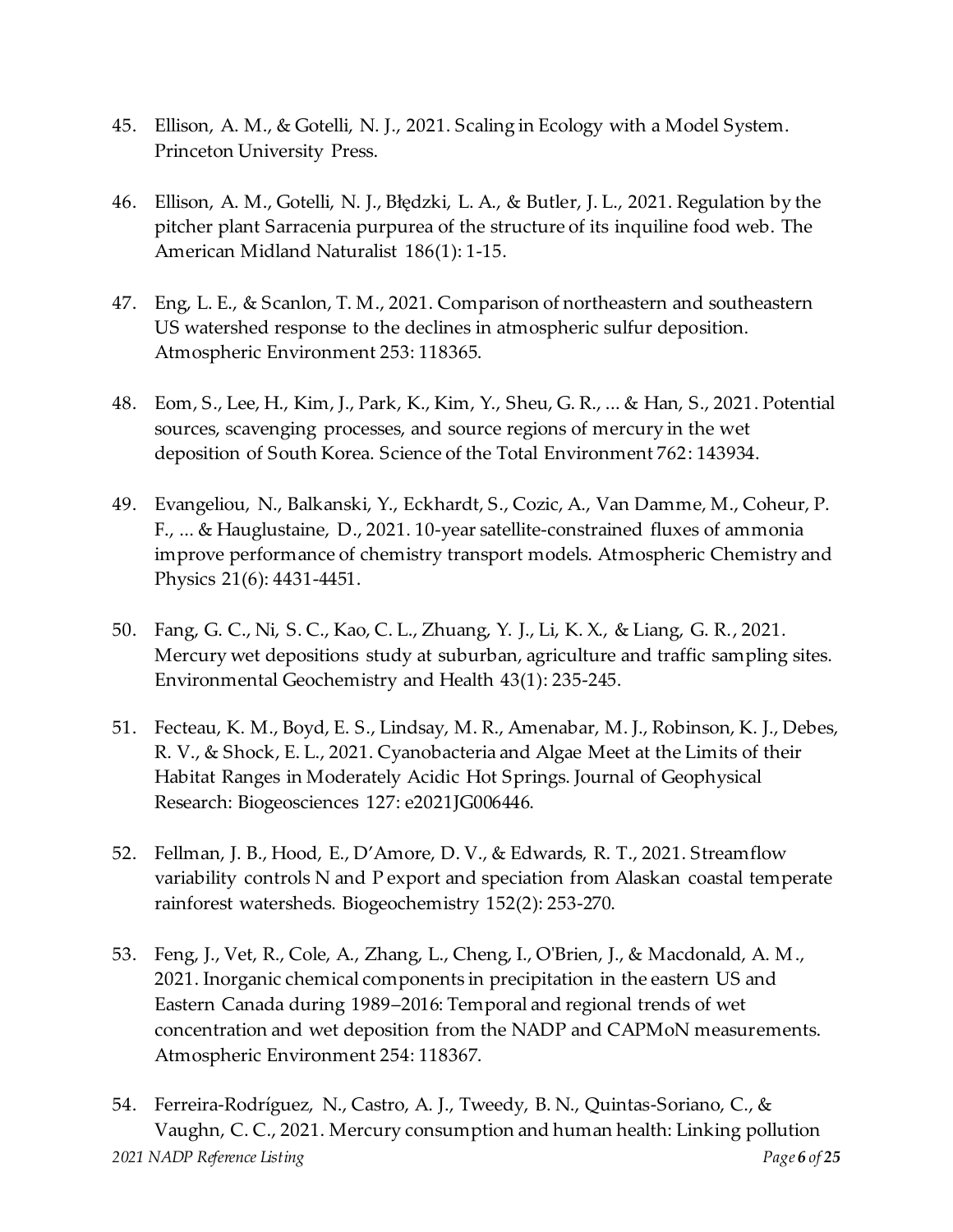and social risk perception in the southeastern United States. Journal of Environmental Management 282: 111528.

- 55. Ferreira-Rodríguez, N., Castro, A. J., Tweedy, B. N., Quintas-Soriano, C., & Vaughn, C. C., 2021. Mercury consumption and human health: Linking pollution and social risk perception in the southeastern United States. Journal of Environmental Management 282: 111528.
- 56. Fisher, T. R., Fox, R. J., Gustafson, A. B., Koontz, E., Lepori-Bui, M., & Lewis, J., 2021. Localized Water Quality Improvement in the Choptank Estuary, a Tributary of Chesapeake Bay. Estuaries and Coasts 44(5): 1274-1293.
- 57. Foken, T., 2021. Handbook of Atmospheric Measurements. Multiple uses of NADP data in this manuscript. Springer Nature, Switzerland.
- 58. Foley, T. A., & Kenski, D., 2021. Total gaseous mercury (TGM) concentration over Lake Superior and Lake Michigan. Journal of Great Lakes Research 47(5): 1345- 1357.
- 59. Forgeng, M., 2021. Investigating nitrate transport and denitrification in hilly terrain from the scale of a single farm field to a HUC-10 watershed. Master's Thesis, Department of Geosciences, Pennsylvania State University.
- 60. Foster, A. D., & Basile, A. A., 2021. Southern Rockies: Fraser Experimental Forest, Colorado. In Biological Responses to Stream Nutrients: A Synthesis of Science From Experimental Forests and Ranges, Chapter 9, page 207.
- 61. Fowler, J.D., 2021. Soil Response of Helicopter Liming in the Monongahela National Forest. Master's Thesis, Davis College of Agriculture, Natural Resources, and Design, West Virginia University.
- 62. Galmarini, S., Makar, P., Clifton, O. E., Hogrefe, C., Bash, J. O., Bellasio, R., ... & Wolke, R., 2021. AQMEII4 Activity 1: evaluation of wet and dry deposition schemes as an integral part of regional-scale air quality models. Atmospheric Chemistry and Physics 21(20): 15663-15697.
- 63. García-Martínez, R., Hernández-Silva, G., Pavia-Hernández, R., Schiavo, B., Flores-Espinosa, M., Wellens, A., ... & G. Ruíz-Suárez, L., 2021. Total gaseous mercury levels in the vicinity of the Central Mexico mountain mining zone and its dispersion area. Air Quality, Atmosphere and Health 1-15.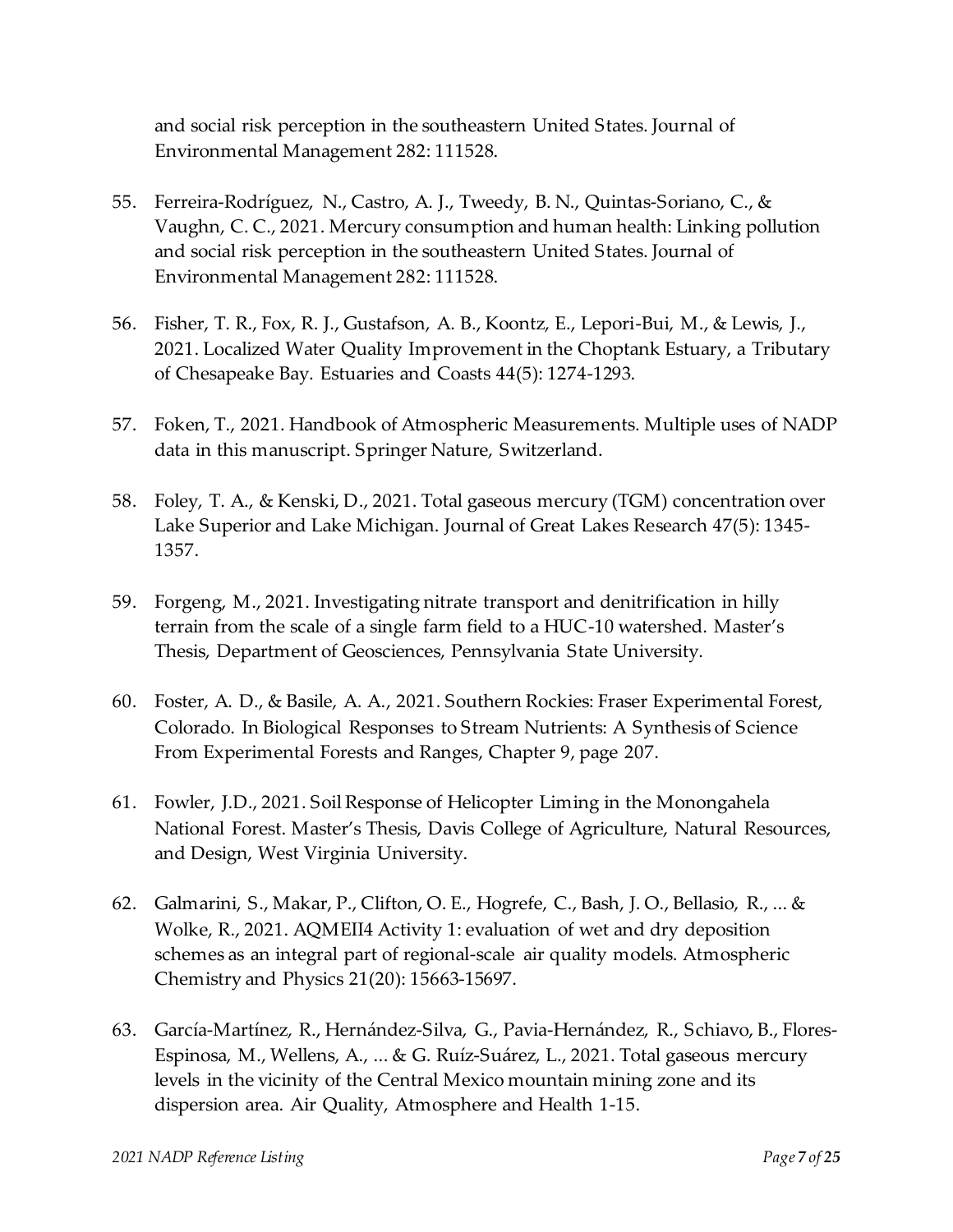- 64. Ge, Y., Heal, M. R., Stevenson, D. S., Wind, P., & Vieno, M., 2021. Evaluation of global EMEP MSC-W (rv4. 34) WRF (v3. 9.1. 1) model surface concentrations and wet deposition of reactive N and S with measurements. Geoscientific Model Development 14(11): 7021-7046.
- 65. Geiser, L. H., Root, H., Smith, R. J., Jovan, S. E., St Clair, L., & Dillman, K. L., 2021. Lichen-based critical loads for deposition of nitrogen and sulfur in US forests. Environmental Pollution 291: 118187.
- 66. Gonzalez, M. E., Garfield, J. G., Corral, A. F., Edwards, E. L., Zeider, K., & Sorooshian, A., 2021. Extreme aerosol events at Mesa Verde, Colorado: Implications for air quality management. Atmosphere 12(9): 1140.
- 67. Grieger, S. R., & Harrison, J. A., 2021. Long‐Term Disconnect Between Nutrient Inputs and Riverine Exports in a Semi‐Arid, Agricultural Watershed: Yakima River Basin 1945–2012. Journal of Geophysical Research: Biogeosciences 126(9): e2020JG006072.
- 68. Griffiths, N. A., & Mulholland, P. J., 2021. Long‐term hydrological, biogeochemical, and climatological data from Walker Branch Watershed, East Tennessee, USA. Hydrological Processes 35(3): e14110.
- 69. Gruntz, C., 2021. The Effects of Increased NaCl Salinization on Riparian Plant Productivity and Decomposition Processes. Master's Thesis, College of Applied and Natural Sciences, Louisiana Tech University.
- 70. Gustin, M. S., Dunham-Cheatham, S. M., Huang, J., Lindberg, S., & Lyman, S. N., 2021. Development of an Understanding of Reactive Mercury in Ambient Air: A Review. Atmosphere 12(1): 73.
- 71. Hall, R. O., & Fiske, S., 2021. Northern Appalachian and Atlantic Maritime Highlands: Hubbard Brook Experimental Forest, New Hampshire. In Biological Responses to Stream Nutrients: A Synthesis of Science From Experimental Forests and Ranges, Chapter 3, page 45.
- 72. Hannappel, M. P., Chumchal, M. M., Drenner, R. W., Kennedy, J., Barst, B. D., & Castellini, J. M., 2021. Mud Dauber Nests as Sources of Spiders in Mercury Monitoring Studies. Environmental Toxicology and Chemistry 40(5): 1335-1340.
- *2021 NADP Reference Listing Page 8 of 25* 73. Hannappel, M. P., Chumchal, M. M., Drenner, R. W., Kennedy, J. H., Barst, B. D., Castellini, J. M., ... & Trauffler, L. P., 2021. Effect of Body Size on Methylmercury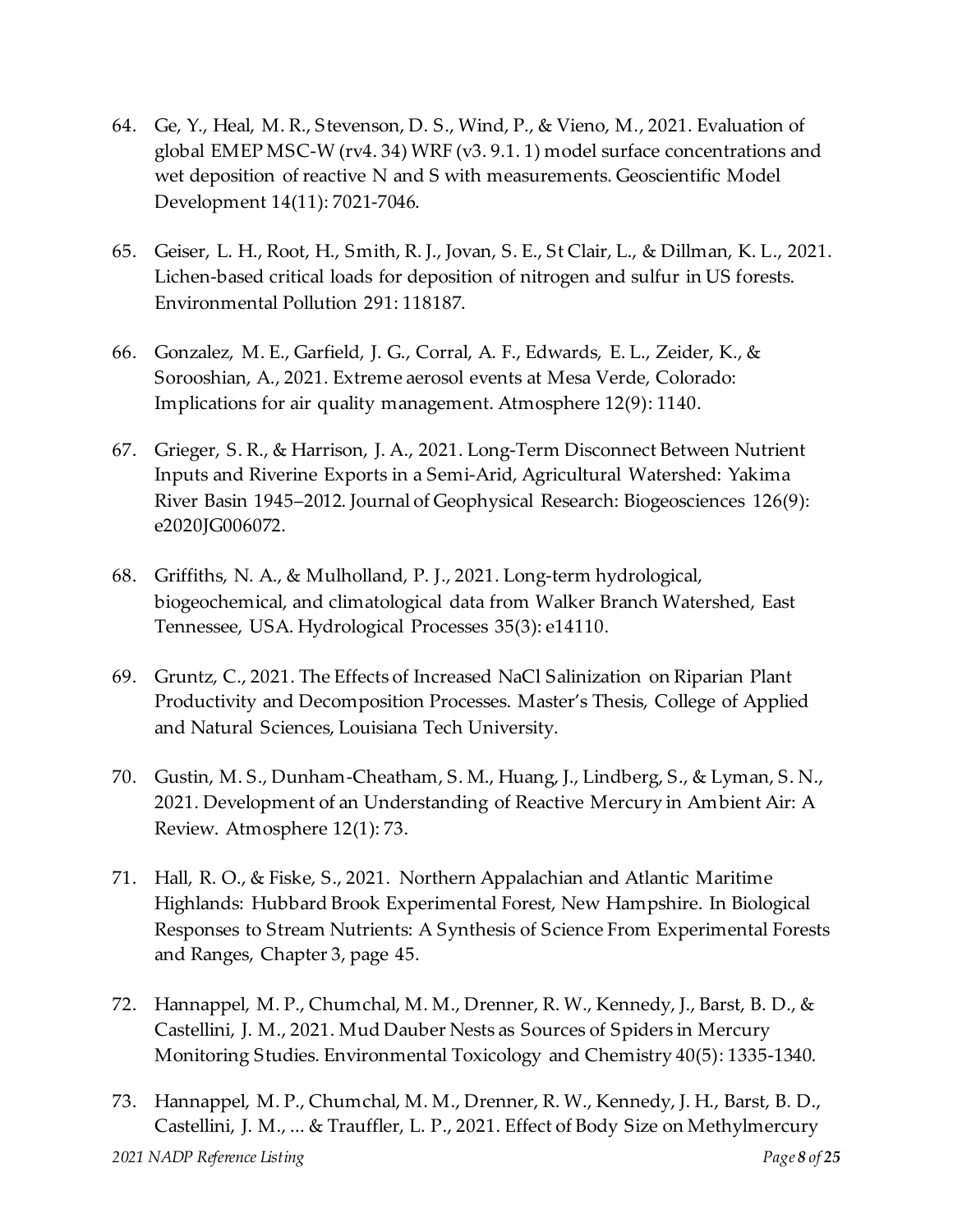Concentrations in Shoreline Spiders: Implications for Their Use as Sentinels. Environmental Toxicology and Chemistry 40(4): 1149-1154.

- 74. Hao, J., Xu, X., Lin, C. J., & Zhang, L., 2021. A comparison of two bidirectional airsurface exchange models for gaseous elemental mercury over vegetated surfaces. Atmospheric Environment 246: 118096.
- 75. Haskins, D. L., Brown, M. K., Bringolf, R. B., & Tuberville, T. D., 2021. Brown watersnakes (Nerodia taxispilota) as bioindicators of mercury contamination in a riverine system. Science of the Total Environment 755: 142545.
- 76. Haskins, D. L., Brown, M. K., Qin, C., Xu, X., Pilgrim, M. A., & Tuberville, T. D., 2021. Multi-decadal trends in mercury and methylmercury concentrations in the brown watersnake (Nerodia taxispilota). Environmental Pollution 276: 116722.
- 77. He, Y., Xu, R., Prior, S. A., Yang, D., Yang, A., & Chen, J., 2021. Satellite-detected ammonia changes in the United States: natural or anthropogenic impacts. Science of The Total Environment 789: 147899.
- 78. Hinman, N. W., Bishop, J. L., Gulick, V. C., Dettmann, J. M. K., Morkner, P., Berlanga, G., ... & Scott, J. R., 2021. Targeting mixtures of jarosite and clay minerals for Mars exploration. American Mineralogist: Journal of Earth and Planetary Materials 106(8): 1237-1254.
- 79. Hoover, D. L., Lauenroth, W. K., Milchunas, D. G., Porensky, L. M., Augustine, D. J., & Derner, J. D., 2021. Sensitivity of productivity to precipitation amount and pattern varies by topographic position in a semiarid grassland. Ecosphere 12(2): e03376.
- 80. Howarth, R. W., Chan, F., Swaney, D. P., Marino, R. M., & Hayn, M., 2021. Role of external inputs of nutrients to aquatic ecosystems in determining prevalence of nitrogen vs. phosphorus limitation of net primary productivity. Biogeochemistry 154: 293–306.
- 81. Hu, C., Griffis, T. J., Frie, A., Baker, J. M., Wood, J. D., Millet, D. B., ... & Czarnetzki, A. C., 2021. A multiyear constraint on ammonia emissions and deposition within the US corn belt. Geophysical Research Letters 48(6): e2020GL090865.
- *2021 NADP Reference Listing Page 9 of 25* 82. Huang, H., 2021. Modeling hydrochemical and vegetation responses of highelevation forested watersheds to future climate and atmospheric deposition changes in the southeastern US. Doctoral Dissertation, School of Ocean Science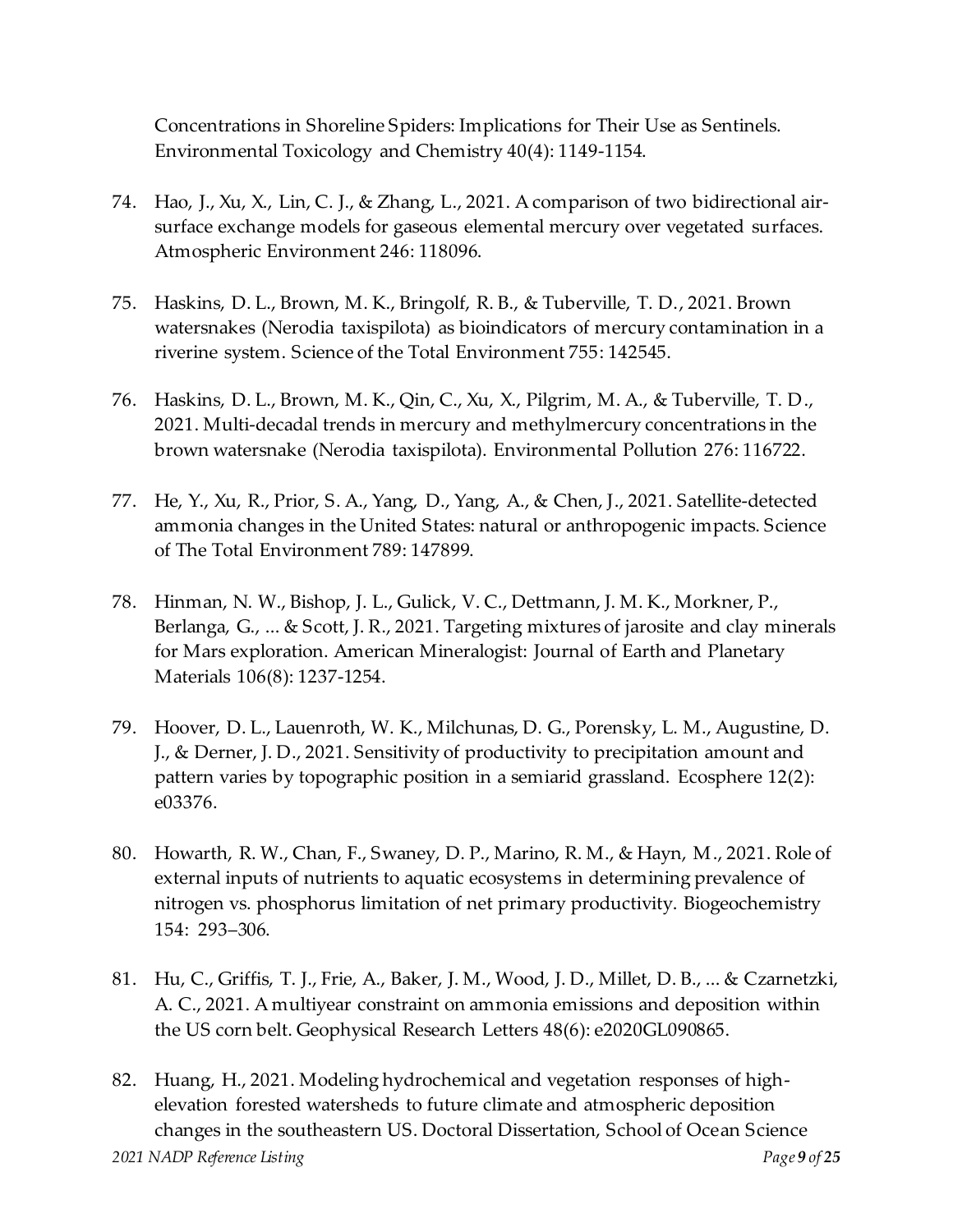and Engineering, University of Southern Mississippi.

- 83. Hui, Y., 2021. Phosphorus Dynamics and Eutrophication in Nearshore Lake Ontario: Insights from Hydrodynamic and Ecological Modeling. Doctoral Dissertation, Department of Civil, Structural and Environmental Engineering, State University of New York at Buffalo.
- 84. Hui, Y., Atkinson, J. F., Zhu, Z., Schlea, D., & Redder, T., 2021. Invasive Dreissenid Mussel Effects on Phosphorus Dynamics in Lake Ontario: Insights from Integrated Hydrodynamic-Ecological Modeling. Canadian Journal of Fisheries and Aquatic Sciences 78: 1816–1832, dx.doi.org/10.1139/cjfas-2020-0164.
- 85. Hultstrand, D. M., 2021. Uncertainty in Hydrological Estimation. Doctoral Dissertation, Department of Geosciences, Colorado State University.
- 86. Hunsaker, C. T., & Cafferata, P. H., 2021. Sierra Nevada: Kings River Experimental Watersheds and Teakettle Experimental Forest, California. In Biological Responses to Stream Nutrients: A Synthesis of Science From Experimental Forests and Ranges, Chapter 7, page 139.
- 87. Janssen, S. E., Tate, M. T., Krabbenhoft, D. P., DeWild, J. F., Ogorek, J. M., Babiarz, C. L., ... & Tuttle, P. L., 2021. The influence of legacy contamination on the transport and bioaccumulation of mercury within the Mobile River Basin. Journal of Hazardous Materials 404: 124097.
- 88. Jeon, B., 2021. Application of Passive Air Samplers for Atmospheric Research, and Determination of Metals in Tree Rings and Marine Sapropel by ICP-MS. Doctoral Dissertation, Department of Chemistry and Biochemistry. The University of Mississippi.
- 89. Jiskra, M., Heimbürger-Boavida, L. E., Desgranges, M. M., Petrova, M. V., Dufour, A., Ferreira-Araujo, B., ... & Sonke, J. E., 2021. Mercury stable isotopes constrain atmospheric sources to the ocean. Nature 597(7878): 678-682.
- 90. Johnson, S. L., Henshaw, D., Downing, G., Wondzell, S., Schulze, M., Kennedy, A., ... & Jones, J. A., 2021. Long‐term hydrology and aquatic biogeochemistry data from HJ Andrews Experimental Forest, Cascade Mountains, Oregon. Hydrological Processes 35(5): e14187.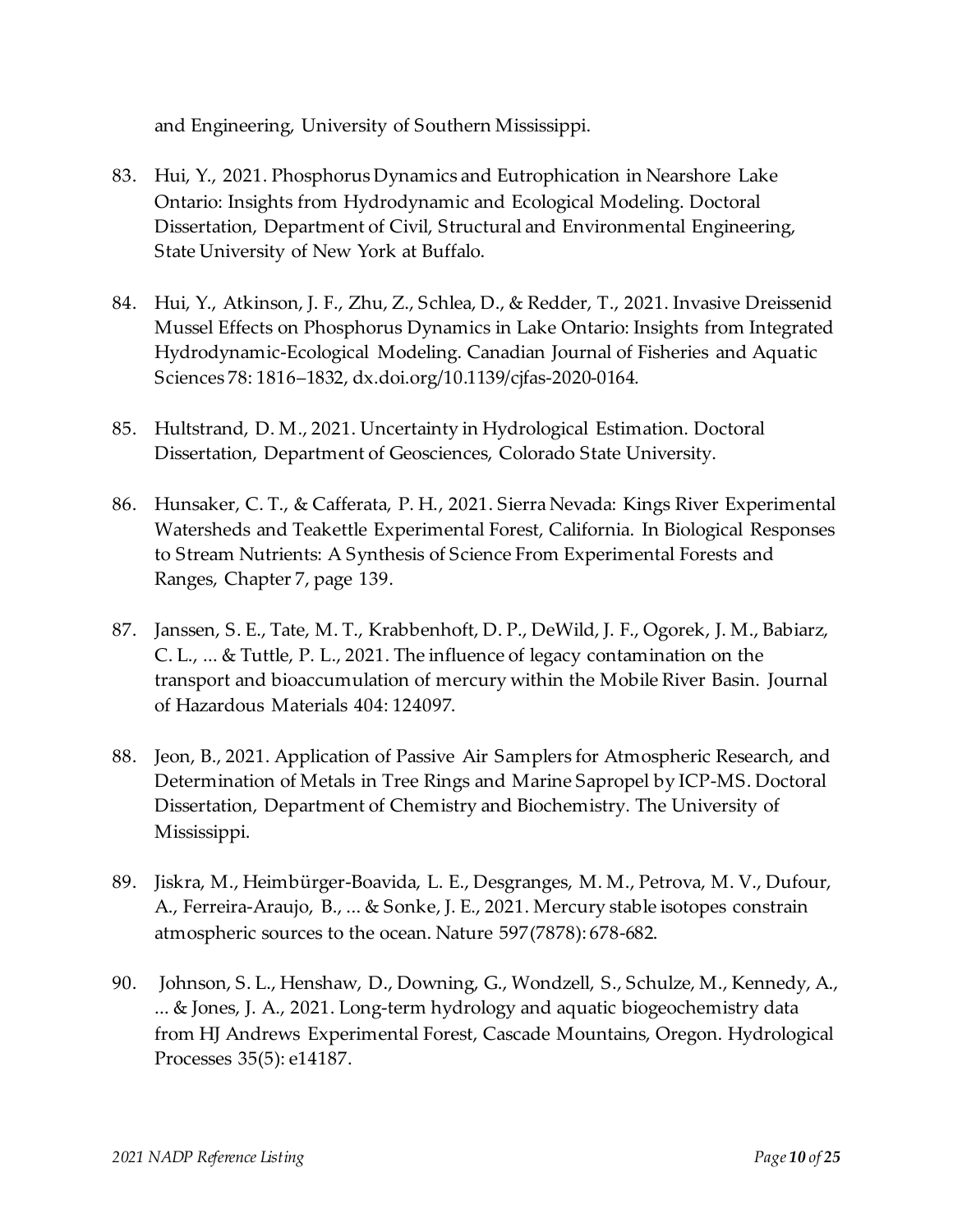- 91. Kakalia, Z., Varadharajan, C., Alper, E., Brodie, E. L., Burrus, M., Carroll, R. W., ... & Agarwal, D. A., 2021. The Colorado East River community observatory data collection. Hydrological Processes 35(6): e14243.
- 92. Karimi, K., & Obenour, D., 2021. Review of atmospheric nitrogen deposition data. Scientific review of watershed and water quality modeling to support nutrient management in the Falls Lake watershed, Year 1 summary report (July 2020-June 2021). https://nutrients.web.unc.edu/wpcontent/uploads/sites/19393/2021/12/Review-of-Watershed-and-Water-Quality-Modeling.pdf#page=3.
- 93. Kaushal, S. S., Likens, G. E., Pace, M. L., Reimer, J. E., Maas, C. M., Galella, J. G., ... & Woglo, S. A., 2021. Freshwater salinization syndrome: from emerging global problem to managing risks. Biogeochemistry 154: 255–292.
- 94. Kelting, D. L., & Laxson, C. L., 2021. Road Salting Induces Regional-Scale Losses of Base Cations from Forested Watersheds. Water, Air, and Soil Pollution 232(5): 1-10.
- 95. Kim, M. S., Park, M., Min, H. G., Chae, E., Hyun, S., Kim, J. G., & Koo, N., 2021. A case study on monitoring the ambient ammonia concentration in paddy soil using a passive ammonia diffusive sampler. Korean Journal of Environmental Biology 39(1): 100-107.
- 96. Kim, K., Park, G., Kang, S., Singh, R., Song, J., Choi, S., ... & Lee, T., 2021. The Comparisons of Real-time Ammonia Adsorption Measurement in Varying Inlet Tubes and the Different Ammonia Measurement Methods in the Atmosphere. Asian Journal of Atmospheric Environment 15(4): 93-102.
- 97. Koehn, A. C., Bjorneberg, D. L., Malone, R. W., Leytem, A. B., Moore, A., Ma, L., & Bartling, P. N., 2021. Simulating soil nitrogen fate in irrigated crop production with manure applications. Science of the Total Environment 793: 148510.
- 98. Koenig, A. M., Magand, O., Laj, P., Andrade, M., Moreno, I., Velarde, F., ... & Dommergue, A., 2021. Seasonal patterns of atmospheric mercury in tropical South America as inferred by a continuous total gaseous mercury record at Chacaltaya station (5240 m) in Bolivia. Atmospheric Chemistry and Physics 21(5): 3447-3472.
- 99. Koplitz, S. N., Nolte, C. G., Sabo, R. D., Clark, C. M., Horn, K. J., Thomas, R. Q., & Newcomer-Johnson, T. A., 2021. The contribution of wildland fire emissions to deposition in the US: implications for tree growth and survival in the Northwest.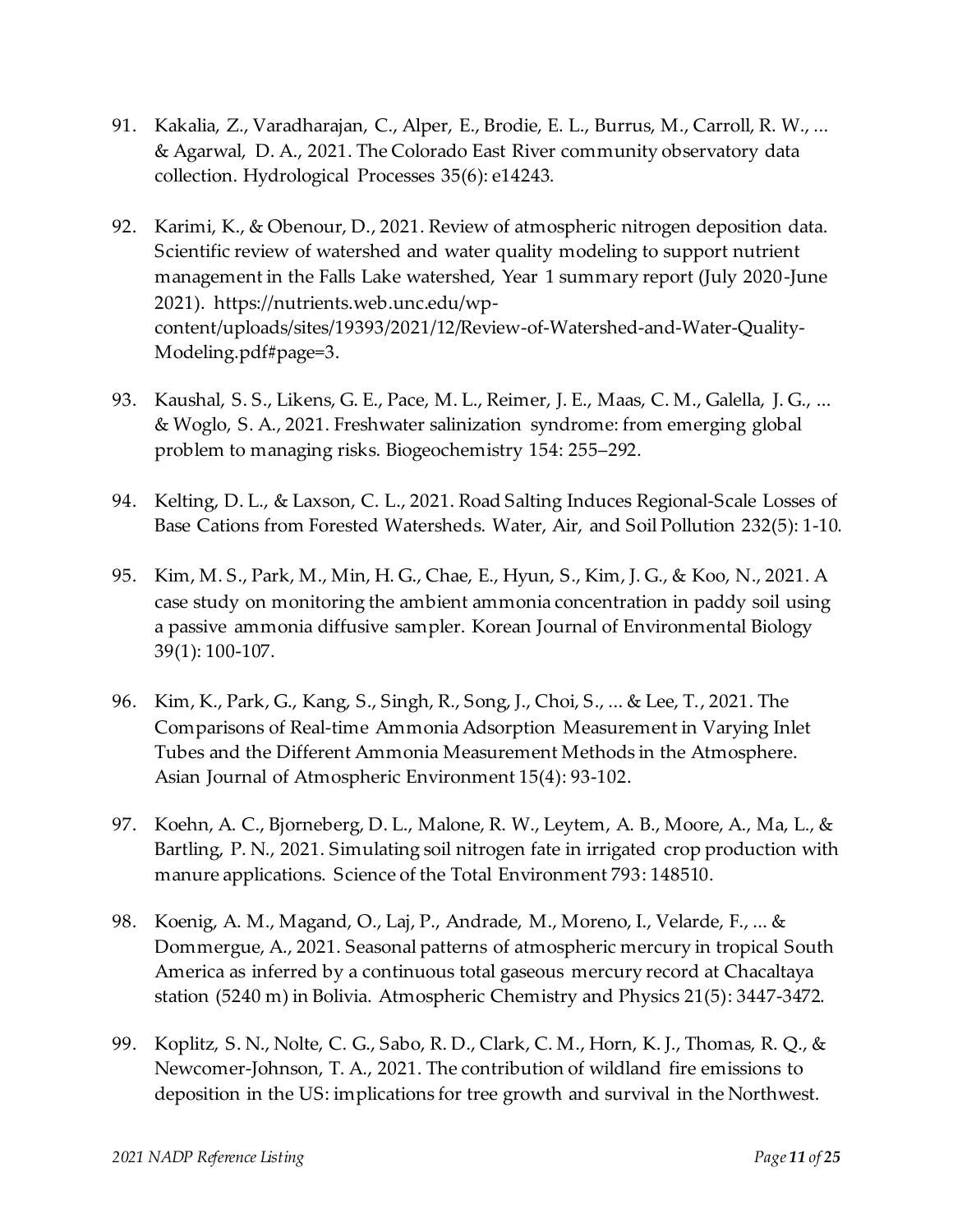Environmental Research Letters 16(2): 024028.

- 100. Kou-Giesbrecht, S., 2021. How do nitrogen-fixing trees influence the extent to which forests mitigate and exacerbate climate change?. Doctoral Dissertation, Graduate School of Arts and Sciences, Columbia University.
- 101. Kou‐Giesbrecht, S., Funk, J. L., Perakis, S. S., Wolf, A. A., & Menge, D. N., 2021. N supply mediates the radiative balance of N2O emissions and CO2 sequestration driven by N‐fixing vs. non‐fixing trees. Ecology 102(8): e03414.
- 102. Kuhl, A. S., Kendall, A. D., van Dam, R. L., Hamilton, S. K., & Hyndman, D. W., 2021. Root water uptake of biofuel crops revealed by coupled electrical resistivity and soil water content measurements. Vadose Zone Journal, e20124. https://doi.org/10.1002/vzj2.20124.
- 103. Kurz, A., 2021. Mercury Stable Isotopes Identify Past and Present Mercury Sources and Cycling. Doctoral Dissertation, Department of Earth and Environmental Sciences, University of Michigan.
- 104. Kurz, A. Y., Blum, J. D., Johnson, M. W., Nadelhoffer, K., & Zak, D. R., 2021. Isotopic composition of mercury deposited via snow into mid-latitude ecosystems. Science of The Total Environment 784: 147252.
- 105. Landis, J. D., Feng, X., Kaste, J. M., & Renshaw, C. E., 2021. Aerosol Populations, Processes, and Ages in Bulk Deposition: Insights From a 9‐Year Study of 7Be, 210Pb, Sulfate, and Major/Trace Elements. Journal of Geophysical Research: Atmospheres 126(21): e2021JD035612.
- 106. Larson, J. H., Maki, R. P., Christensen, V. G., Hlavacek, E. J., Sandheinrich, M. B., LeDuc, J. F., ... & Knights, B. C., 2021. Mercury and water level management in lakes of northern Minnesota. Ecosphere 12(4): e03465.
- 107. Lawrence, G. B., Baldigo, B. P., Roy, K. M., & George, S. D., 2021. Trends and current status of aluminum chemistry in Adirondack headwater streams 30 Years after the Clean Air Act Amendments of 1990. Atmospheric Environment 249: 118233.
- 108. Lawrence, G. B., & Roy, K. M., 2021. Ongoing increases in dissolved organic carbon are sustained by decreases in ionic strength rather than decreased acidity in waters recovering from acidic deposition. Science of The Total Environment 766: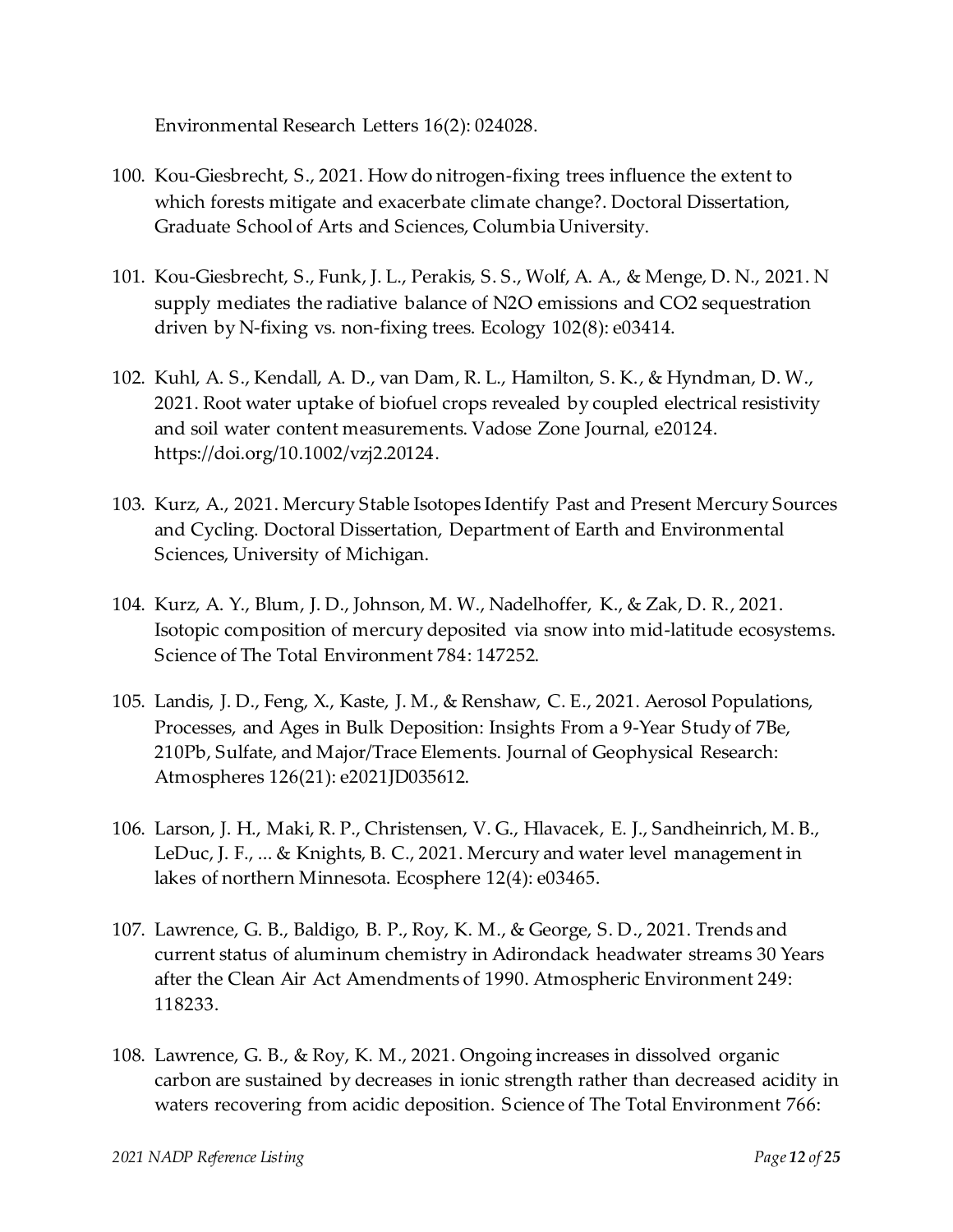142529.

- 109. Lawrence, G., Siemion, J., Antidormi, M., Bonville, D., & McHale, M., 2021. Have sustained acidic deposition decreases led to increased calcium availability in recovering watersheds of the Adirondack region of New York, USA?. Soil Systems 5(1): 6.
- 110. Leiby, N. L., & Schlossberg, M. J., 2021. Field Quantification of Ammonia Emission following Fertilization of Golf Course Turfgrass in Sub/Urban Areas. Applied Sciences 11(24): 11644.
- 111. Lendemer, J. C., & Coyle, J. R., 2021. Dissimilar biodiversity data sets yield congruent patterns and inference in lichens. Botany 99(2): 55-67.
- 112. Letham, J. L., Ketterings, Q. M., Cherney, J. H., & Overton, T. R., 2021. Impact of sulfur application on soybean yield and quality in New York. Agronomy Journal 113: 2858–2871.
- 113. Lichiheb, N., Heuer, M., Hicks, B. B., Saylor, R., Vargas, R., Vázquez‐Lule, A., ... & Myles, L., 2021. Atmospheric Ammonia Measurements Over a Coastal Salt Marsh Ecosystem Along the Mid‐Atlantic US. Journal of Geophysical Research: Biogeosciences 126(5): e2019JG005522.
- 114. Likens, G. E., Butler, T. J., Claybrooke, R., Vermeylen, F., & Larson, R., 2021. Longterm monitoring of precipitation chemistry in the US: Insights into changes and condition. Atmospheric Environment 245: 118031.
- 115. Lin, W., Noormets, A., King, J. S., Marshall, J., Akers, M., Cucinella, J., ... & Domec, J. C., 2021. Spatial variability in tree-ring carbon isotope discrimination in response to local drought across the entire loblolly pine natural range. Tree Physiology, DOI: [10.1093/treephys/tpab097](https://doi.org/10.1093/treephys/tpab097).
- 116. Linhoff, B. S., & Lunzer, J. J., 2021. Discovery of a large subsoil nitrate reservoir in an arroyo floodplain and associated aquifer contamination. Geology 49(6): 667-671.
- 117. Liu, L., Yang, Y., Xi, R., Zhang, X., Xu, W., Liu, X., ... & Wang, Z., 2021. Global Wet‐ Reduced Nitrogen Deposition Derived From Combining Satellite Measurements With Output From a Chemistry Transport Model. Journal of Geophysical Research: Atmospheres 126(4): e2020JD033977.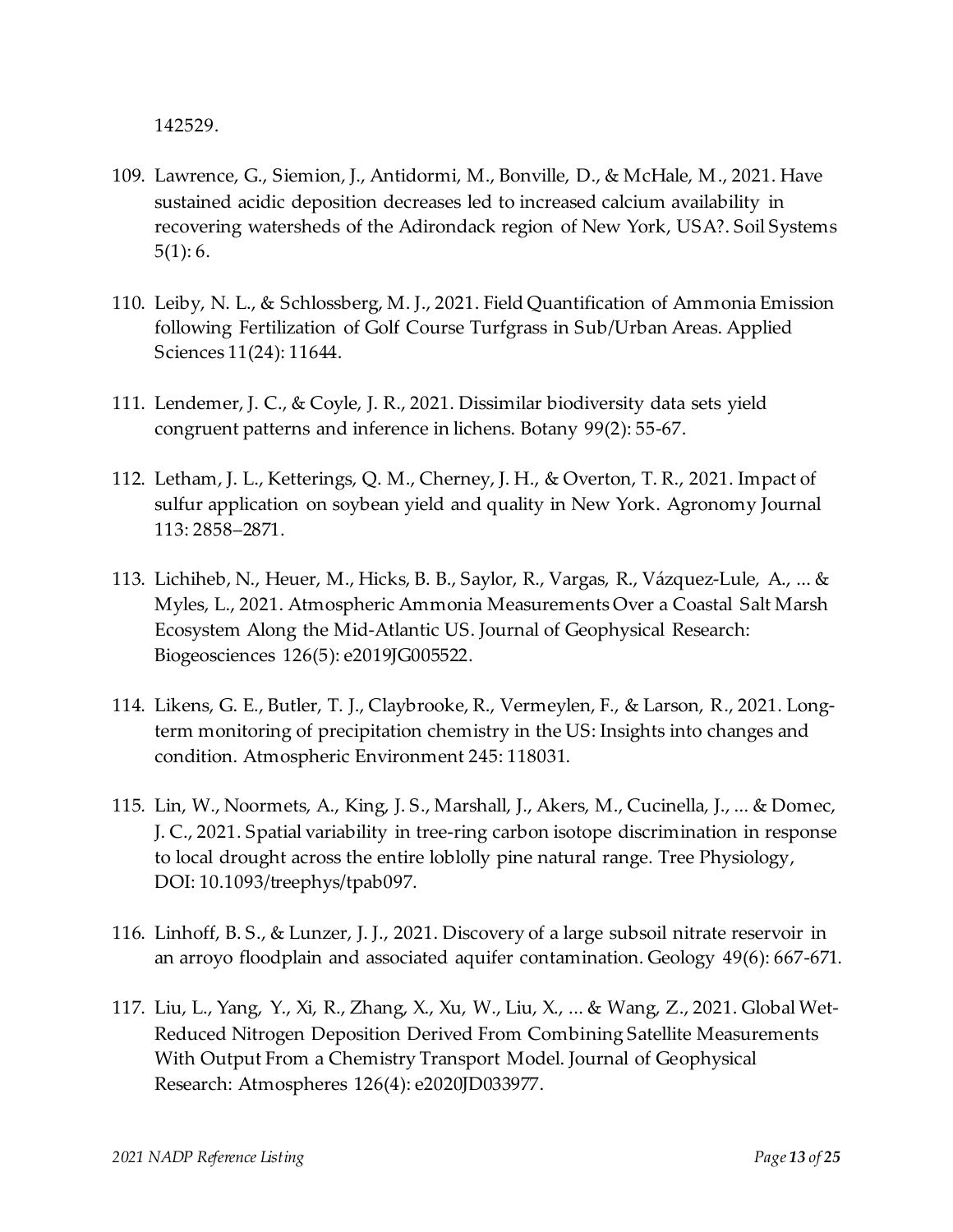- 118. Liu, Y., Wu, C., Wang, X., Jassal, R. S., & Gonsamo, A., 2021. Impacts of global change on peak vegetation growth and its timing in terrestrial ecosystems of the continental US. Global and Planetary Change 207: 103657.
- 119. Looney, C. E., D'Amato, A. W., & Jovan, S., 2021. Investigating linkages between the size-growth relationship and drought, nitrogen deposition, and structural complexity in western US Forests. Forest Ecology and Management 497: 119494.
- 120. Ma, L., Dadashazar, H., Hilario, M. R. A., Cambaliza, M. O., Lorenzo, G. R., Simpas, J. B., ... & Sorooshian, A., 2021. Contrasting wet deposition composition between three diverse islands and coastal North American sites. Atmospheric Environment 244: 117919.
- 121. Maia, L. O., Shaddox, T. W., Leon, R. G., & Unruh, J. B., 2021. Nitrogen leaching and Tifway bermudagrass response to simultaneous nutrient and pre‐emergence herbicide applications. Journal of Environmental Quality 50: 1419–1429.
- 122. McCarter, C. P., Sebestyen, S. D., Eggert, S. L., Kolka, R. K., & Mitchell, C. P., 2021. Differential subsurface mobilization of ambient mercury and isotopically enriched mercury tracers in a harvested and residue harvested hardwood forest in northern Minnesota. Biogeochemistry 154(1): 119-138.
- 123. McDowell, W. H., Leon, M. C., Shattuck, M. D., Potter, J. D., Heartsill‐Scalley, T., González, G., ... & Wymore, A. S., 2021. Luquillo Experimental Forest: Catchment science in the montane tropics. Hydrological Processes 35(4): e14146.
- 124. McHale, M. R., Ludtke, A. S., Wetherbee, G. A., Burns, D. A., Nilles, M. A., & Finkelstein, J. S., 2021. Trends in precipitation chemistry across the US 1985–2017: Quantifying the benefits from 30 years of Clean Air Act amendment regulation. Atmospheric Environment 247: 118219.
- 125. McHale, M. R., Siemion, J., & Murdoch, P. S., 2021. The water quality of selected streams in the Catskill and Delaware water-supply watersheds in New York, 1999– 2009 (No. 2020-5049). US Geological Survey.
- 126. Michalovicz, L., Dick, W. A., Tormena, C. A., Müller, M. M., & Cervi, E. C., 2021. Temporal trends of sulfur levels in soils of northwest Ohio (USA) between 2002 and 2014. Land Degradation and Development 32(2): 573-582.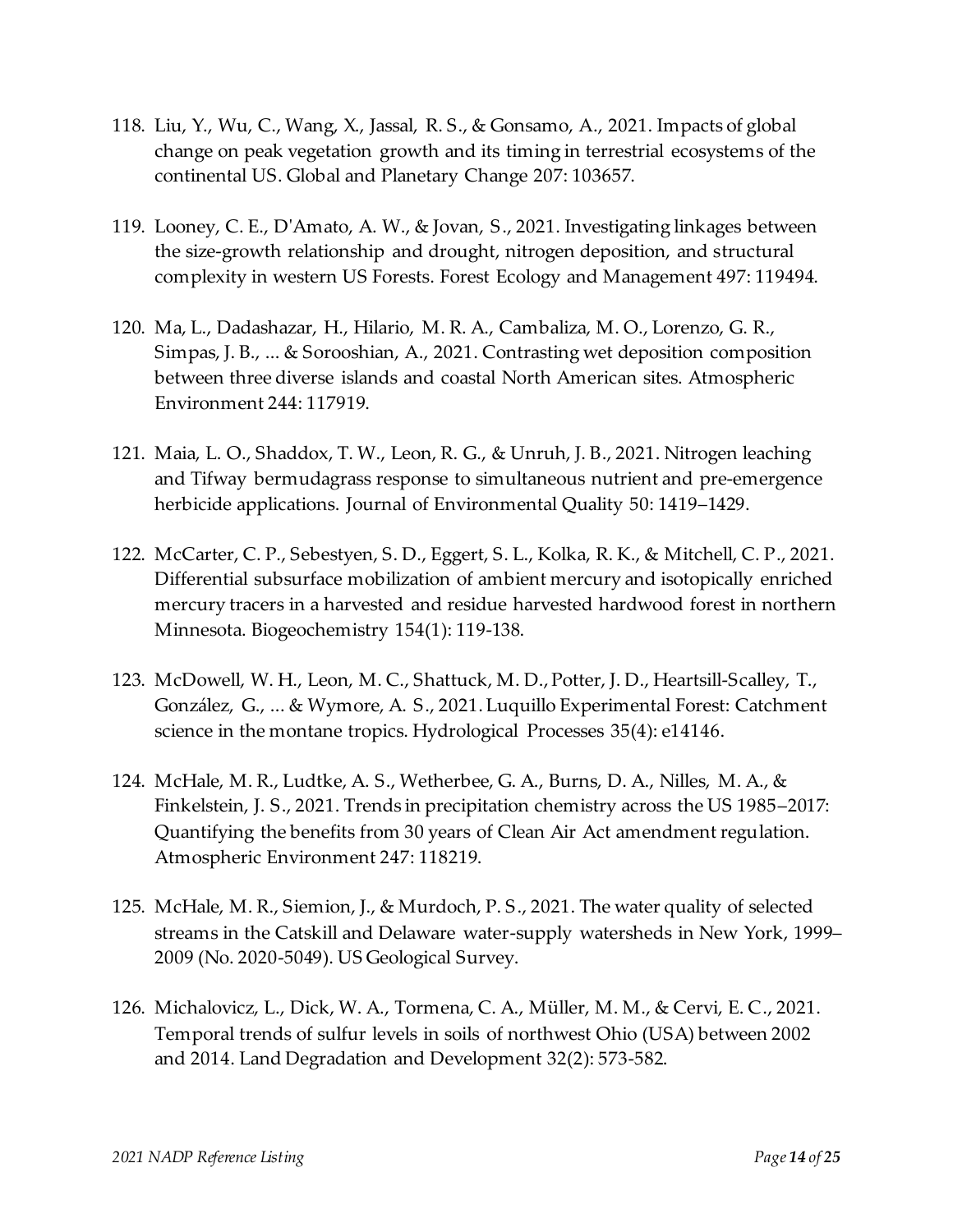- 127. Mikhailova, E. A., H. A. Zurqani, C. J. Post, M. A. Schlautman, and G. C. Post, 2021. Soil diversity (pedodiversity) and ecosystem services. Land 10(3): 288.
- 128. Minkova, T. V., Hicks, M. P., & Martens, K. D., 2021. Coast Range: Olympic Experimental State Forest, Washington. In Biological Responses to Stream Nutrients: A Synthesis of Science From Experimental Forests and Ranges, Chapter 12, page 283.
- 129. Mississippi State University Extension., 2021. Using NADP Sulfate Deposition maps in their "Sulfur Nutrition for Mississippi Crops and Soils" page, [http://extension.msstate.edu/publications/sulfur-nutrition-for-mississippi-crops](http://extension.msstate.edu/publications/sulfur-nutrition-for-mississippi-crops-and-soils)[and-soils.](http://extension.msstate.edu/publications/sulfur-nutrition-for-mississippi-crops-and-soils)
- 130. Moore, J. A., Anthony, M. A., Pec, G. J., Trocha, L. K., Trzebny, A., Geyer, K. M., ... & Frey, S. D., 2021. Fungal community structure and function shifts with atmospheric nitrogen deposition. Global Change Biology 27(7): 1349-1364.
- 131. Morreale, L. L., Thompson, J. R., Tang, X., Reinmann, A. B., & Hutyra, L. R., 2021. Elevated growth and biomass along temperate forest edges. Nature Communications 12: 7181: https://doi.org/10.1038/s41467-021-27373-7.
- 132. Mozelewski, T. G., 2021. Forecasting for Intended Consequences in Conservation Decision-Making. Doctoral Dissertation, Fisheries, Wildlife, and Conservation Biology, North Carolina State University.
- 133. Musselman, R. C., Dwire, K. A., Korfmacher, J. L., & Conrad, M. Ecoregion, 2021. Southern Rockies: Glacier Lakes Ecosystem Experiments Site, Wyoming. In Biological Responses to Stream Nutrients: A Synthesis of Science From Experimental Forests and Ranges, Chapter 10, page 233.
- 134. Nagorski, S. A., Vermilyea, A. W., & Lamborg, C. H., 2021. Mercury export from glacierized Alaskan watersheds as influenced by bedrock geology, watershed processes, and atmospheric deposition. Geochimica et Cosmochimica Acta 304: 32- 49.
- 135. Naing, Z. T., 2021. Ambient Ammonia Analysis via the Modified Bethelot's Reaction. Master's Thesis, Department of Chemistry, California State Polytechnic University, Pomona.
- *2021 NADP Reference Listing Page 15 of 25* 136. Nair, A. A., 2021. The Role of Ammonia in Atmospheric New Particle Formation and Implications for Cloud Condensation Nuclei. Doctoral Dissertation,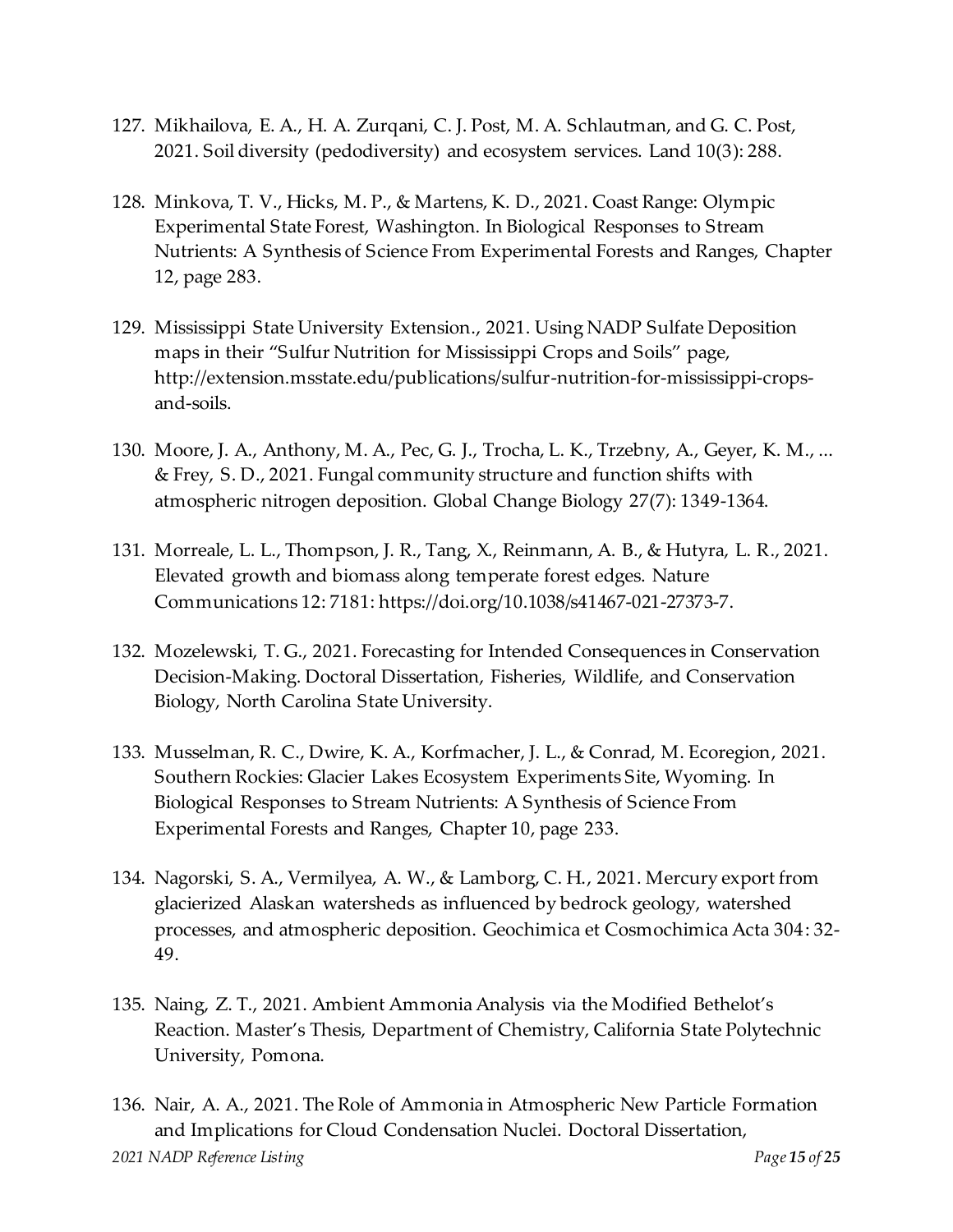Department of Atmospheric and Environmental Sciences. State University of New York at Albany.

- 137. Nelson, S. J., Hovel, R. A., Daly, J., Gavin, A., Dykema, S., & McDowell, W. H., 2021. Northeastern mountain ponds as sentinels of change: Current and emerging research and monitoring in the context of shifting chemistry and climate interactions. Atmospheric Environment 264: 118694.
- 138. Newcomer, M. E., Bouskill, N. J., Wainwright, H., Maavara, T., Arora, B., Siirila‐ Woodburn, E. R., ... & Hubbard, S. S., 2021. Hysteresis patterns of watershed nitrogen retention and loss over the past 50 years in United States hydrological basins. Global Biogeochemical Cycles 35(4): e2020GB006777.
- 139. Nguyen, L. S. P., Sheu, G. R., Hsiao, T. C., Lee, C. T., Chang, S. C., & Lin, N. H., 2021. Relationships between atmospheric mercury and optical properties of spring outflow aerosols from Southeast Asia. Atmospheric Pollution Research 12(10): 101178.
- 140. Nguyen, L. S. P., Sheu, G. R., Chang, S. C., & Lin, N. H., 2021. Effects of temperature and relative humidity on the partitioning of atmospheric oxidized mercury at a high-altitude mountain background site in Taiwan. Atmospheric Environment 261: 118572.
- 141. Nieman S.C. and Johnson C.E., 2021. Net Geochemical Release of Base Cations From 25 Forested Watersheds in the Catskill Region of New York. Frontiers in Forest and Global Change 4: 667605, doi: 10.3389/ffgc.2021.667605.
- 142. Noireaux, J., Sullivan, P. L., Gaillardet, J., Louvat, P., Steinhoefel, G., & Brantley, S. L., 2021. Developing boron isotopes to elucidate shale weathering in the critical zone. Chemical Geology 559: 119900.
- 143. Obrist, D., Roy, E. M., Harrison, J. L., Kwong, C. F., Munger, J. W., Moosmüller, H., ... & Commane, R., 2021. Previously unaccounted atmospheric mercury deposition in a midlatitude deciduous forest. Proceedings of the National Academy of Sciences 118(29): e2105477118.
- 144. Onwukwe, C., & Jackson, P. L., 2021. Acid wet-deposition modeling sensitivity to WRF-CMAQ planetary boundary layer schemes and exceedance of critical loads over an industrializing coastal valley in northwestern British Columbia, Canada. Atmospheric Pollution Research 12(1): 231-244.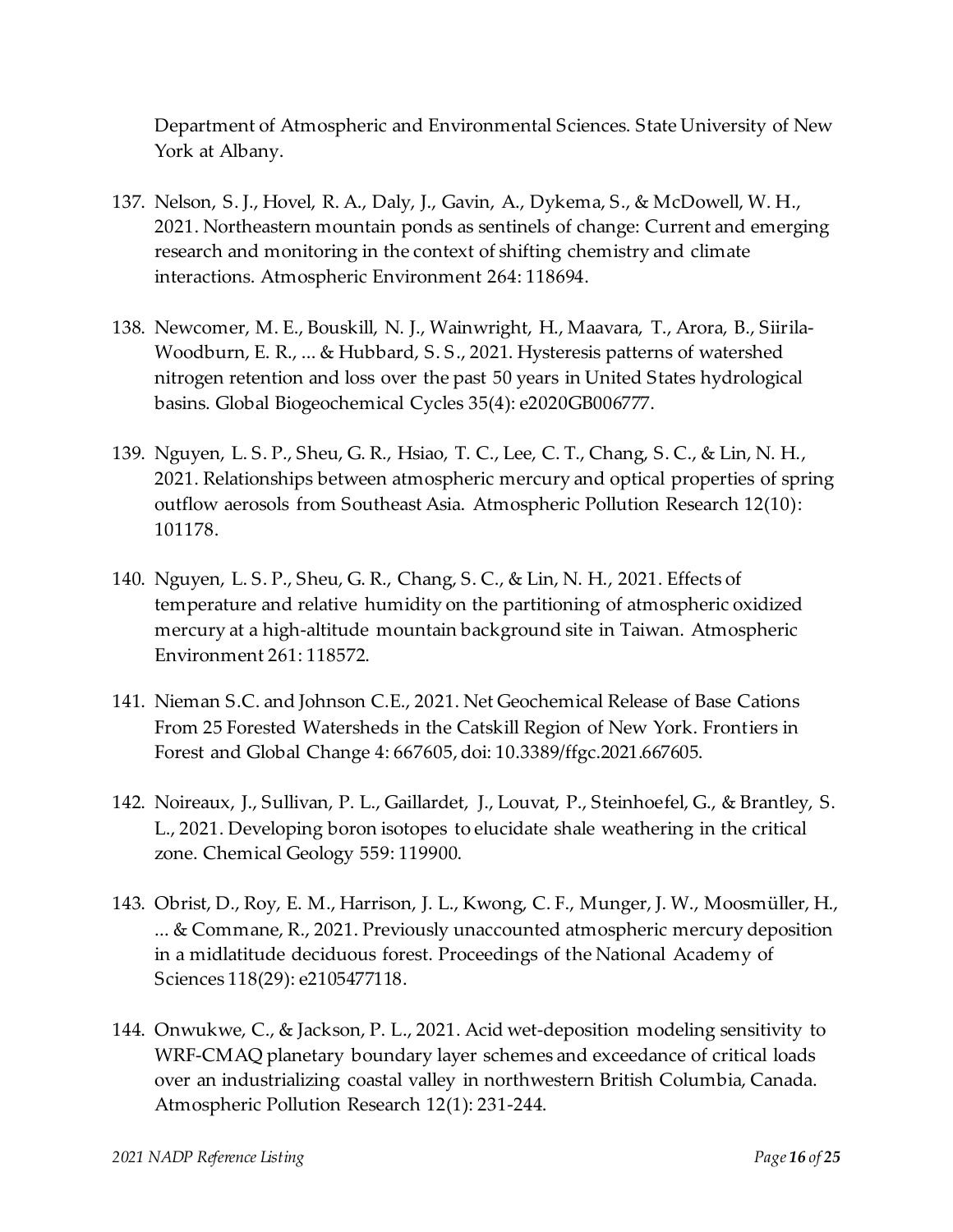- 145. Ortiz, A. C., & Jin, L., 2021. Chemical and hydrological controls on salt accumulation in irrigated soils of southwestern US. Geoderma 391: 114976.
- 146. Overbo, A., Heger, S., & Gulliver, J., 2021. Evaluation of chloride contributions from major point and nonpoint sources in a northern US state. S cience of The Total Environment 764: 144179.
- 147. Owen, D., Davis, A. P., & Aydilek, A. H., 2021. Compost for Permanent Vegetation Establishment and Erosion Control along Highway Embankments. Journal of Irrigation and Drainage Engineering 147(8): 04021031.
- 148. Palawat, K., 2021. Data Science for Environmental Justice: Community-Based Rainwater Harvesting and Environmental Monitoring in Arizona. Master's Thesis, Department of Environmental Science, The University of Arizona.
- 149. Pan, D., 2021. Improving Observations of Greenhouse Gases, Reactive Nitrogen, and Particulate Matter for Effective Policymaking. Doctoral Dissertation, Department of Civil and Environmental Engineering, Princeton University.
- 150. Pellitier, P. T., & Zak, D. R., 2021. Ectomycorrhizal fungal decay traits along a soil nitrogen gradient. New Phytologist 232(5): 2152-2164.
- 151. Phan, V. A., Zeigler, K. E., & Vinson, D. S., 2021. High Plains groundwater isotopic composition in northeastern New Mexico (USA): relationship to recharge and hydrogeologic setting. Hydrogeology Journal 29(4): 1445-1461.
- 152. Pickering, N., & Nassiri, S., 2021. Stormwater Management and Roadways. In Oxford Research Encyclopedia of Environmental Science.
- 153. Phillips, M. L., Winkler, D. E., Reibold, R. H., Osborne, B. B., & Reed, S. C., 2021. Muted responses to chronic experimental nitrogen deposition on the Colorado Plateau. Oecologia 195(2): 513-524.
- 154. Pöhlker, C., Baumann, K., Lammel, G., 2021. Methods of Sampling Trace Substances in Air. In: Foken T. (eds), Springer Handbook of Atmospheric Measurements. Springer Handbooks. Springer, Cham. [https://doi.org/10.1007/978-](https://doi.org/10.1007/978-3-030-52171-4_19) [3-030-52171-4\\_19](https://doi.org/10.1007/978-3-030-52171-4_19).
- 155. Ponette-González, A. G., Green, M. L., McCullars, J., & Gough, L., 2021. Ambient urban N deposition drives increased biomass and total plant N in two native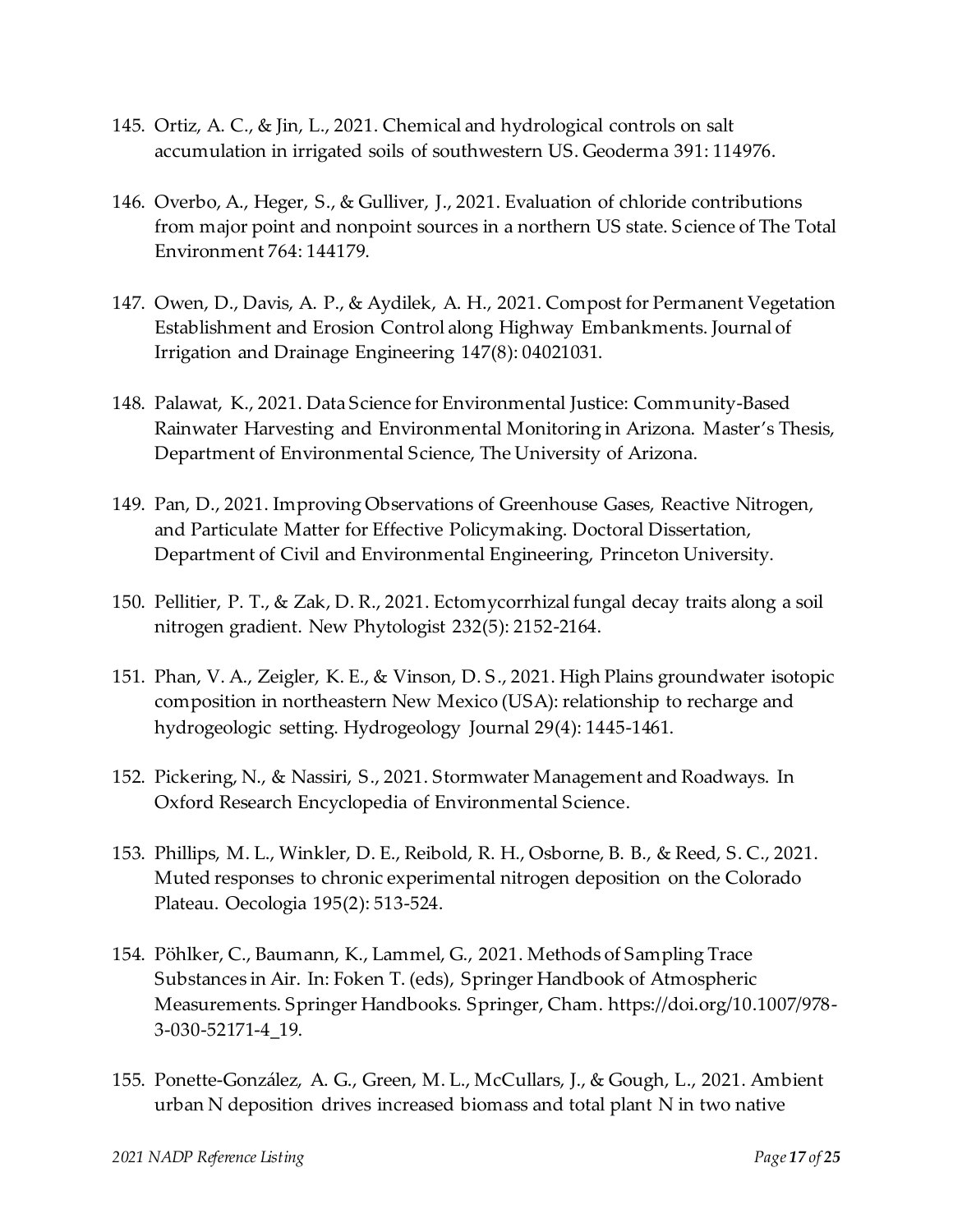prairie grass species in the US Southern Great Plains. PloS One 16(5): e0251089.

- 156. Post, A. K., Davis, K. P., LaRoe, J., Hoover, D. L., & Knapp, A. K., 2021. Semiarid grasslands and extreme precipitation events: Do experimental results scale to the landscape?. Ecology 102(9): e03437.
- 157. Qiu, Y., & Felix, J. D., 2021. Hurricane/tropical storm rainwater chemistry in the US (from 2008 to 2019). Science of The Total Environment 798: 149009.
- 158. Radcliff, C., Ford, W. I., Nazari, S., & Shepard, C., 2021. Impact of water source dynamics on dissolved reactive phosphorus loadings in heterogenous karst agroecosystems with phosphatic limestones. Hydrological Processes 35(11): e14422.
- 159. Ramvath, S., P.V.S.V. Prasad, and O.P. Sharma, 2021. Improving Runoff Water Quality with Heavy Metal and Suspended Solids. Volume XIV, Issue XI: 66-72.
- 160. Reihart, R. W., 2021. How Does An Invasive Ant, Nylanderia fulva, Affect Prairies? Doctoral Dissertation, College of Arts and Sciences, University of Dayton.
- 161. Reihart, R. W., Angelos, K. P., Gawkins, K. M., Hurst, S. E., Montelongo, D. C., Laws, A. N., ... & Prather, C. M., 2021. Crazy ants craving calcium: macronutrients and micronutrients can limit and stress an invaded grassland brown food web. Ecology 102(2): e03263.
- 162. Ren, D., Engel, B., Mercado, J. A. V., Guo, T., Liu, Y., & Huang, G., 2021. Modeling and assessing water and nutrient balances in a tile-drained agricultural watershed in the US Corn Belt. Water Research 210: 117976.
- 163. Riscassi, A. L., Scanlon, T. M., Maben, S. W., & Galloway, J. N., 2021. Shenandoah Watershed Study‐Virginia Trout Stream Sensitivity Study (SWAS‐VTSSS): Stream water quality and hydrologic monitoring data for mid‐Appalachian headwater streams. Hydrological Processes 35(4): e14164.
- 164. Roberts, S. L., Kirk, J. L., Muir, D. C., Wiklund, J. A., Evans, M. S., Gleason, A., ... & Cooke, C. A., 2021. Quantification of Spatial and Temporal Trends in Atmospheric Mercury Deposition across Canada over the Past 30 Years. Environmental Science and Technology 55: 15766−15775.
- *2021 NADP Reference Listing Page 18 of 25* 165. Rodríguez‐Cardona, B. M., Wymore, A. S., Argerich, A., Barnes, R. T., Bernal, S., Brookshire, E. J., ... & McDowell, W. H., 2021. Shifting stoichiometry: Long‐term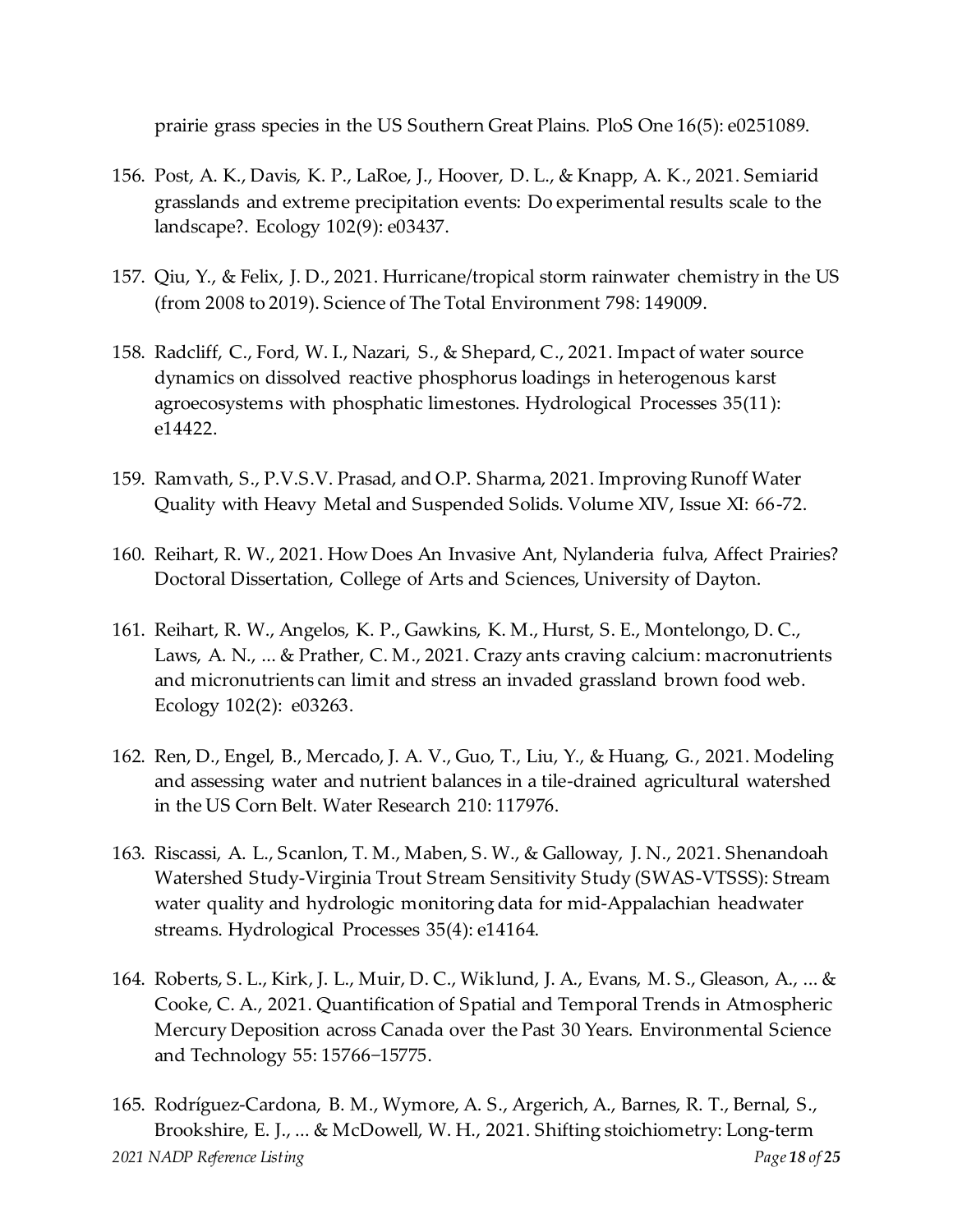trends in stream‐dissolved organic matter reveal altered C: N ratios due to history of atmospheric acid deposition. Global Change Biology 28(1): 98-114.

- 166. Rogers, D. B., Newcomer, M., Raberg, J., Dwivedi, D., Steefel, C., Bouskill, N., ... & Hubbard, S., 2021. Modeling the impact of riparian hollows on river corridor nitrogen exports. Frontiers in Water 3: 590314,doi: 10.3389/frwa.2021.590314.
- 167. Root, H. T., Jovan, S., Fenn, M., Amacher, M., Hall, J., & Shaw, J. D., 2021. Lichen bioindicators of nitrogen and sulfur deposition in dry forests of Utah and New Mexico, USA. Ecological Indicators 127: 107727.
- 168. Rosemond, A. D., Bumpers, P. M., Eggert, S. L., & Paul, M. J., 2021. Blue Ridge: Coweeta Hydrologic Laboratory, North Carolina. In Biological Responses to Stream Nutrients: A Synthesis of Science From Experimental Forests and Ranges, Chapter 14, page 349.
- 169. Royo, A., Vickers, L., Long, R., Ristau, T., Stoleson, S., & Stout, S. L., 2021. The Forest of Unintended Consequences: Anthropogenic Actions Trigger the Rise and Fall of Black Cherry. BioScience 71: 683–696.
- 170. Ryan, D. F., & Danehy, R. J., 2021. An Overview and a National Perspective. In Biological Responses to Stream Nutrients: A Synthesis of Science From Experimental Forests and Ranges, Chapter 19, page 501.
- 171. Saha, R., Testik, F. Y., & Testik, M. C., 2021. Assessment of OTT Pluvio2 Rain Intensity Measurements. Journal of Atmospheric and Oceanic Technology 38(4): 897-908.
- 172. Salberg, L., 2021. Coupling Field Data and a Flow Model to Characterize the Role of Groundwater in a Montane, Semi-arid, Headwater Catchment, Gordon Gulch, Colorado . Master's Thesis, Department of Geological Sciences, University of Colorado at Boulder.
- 173. Sather, M. E., Mukerjee, S., Smith, L., Mathew, J., Jackson, C., & Flournoy, M., 2021. Gaseous Oxidized mercury dry deposition measurements in the Four Corners area, USA, after large power plant mercury emission reductions. Atmospheric Pollution Research 12(1): 148-158.
- 174. Scanlon, T. M., Riscassi, A. L., & Galloway, J. N., 2021. Observed changes in chronic and episodic acidification in Virginia mountain streams in response to the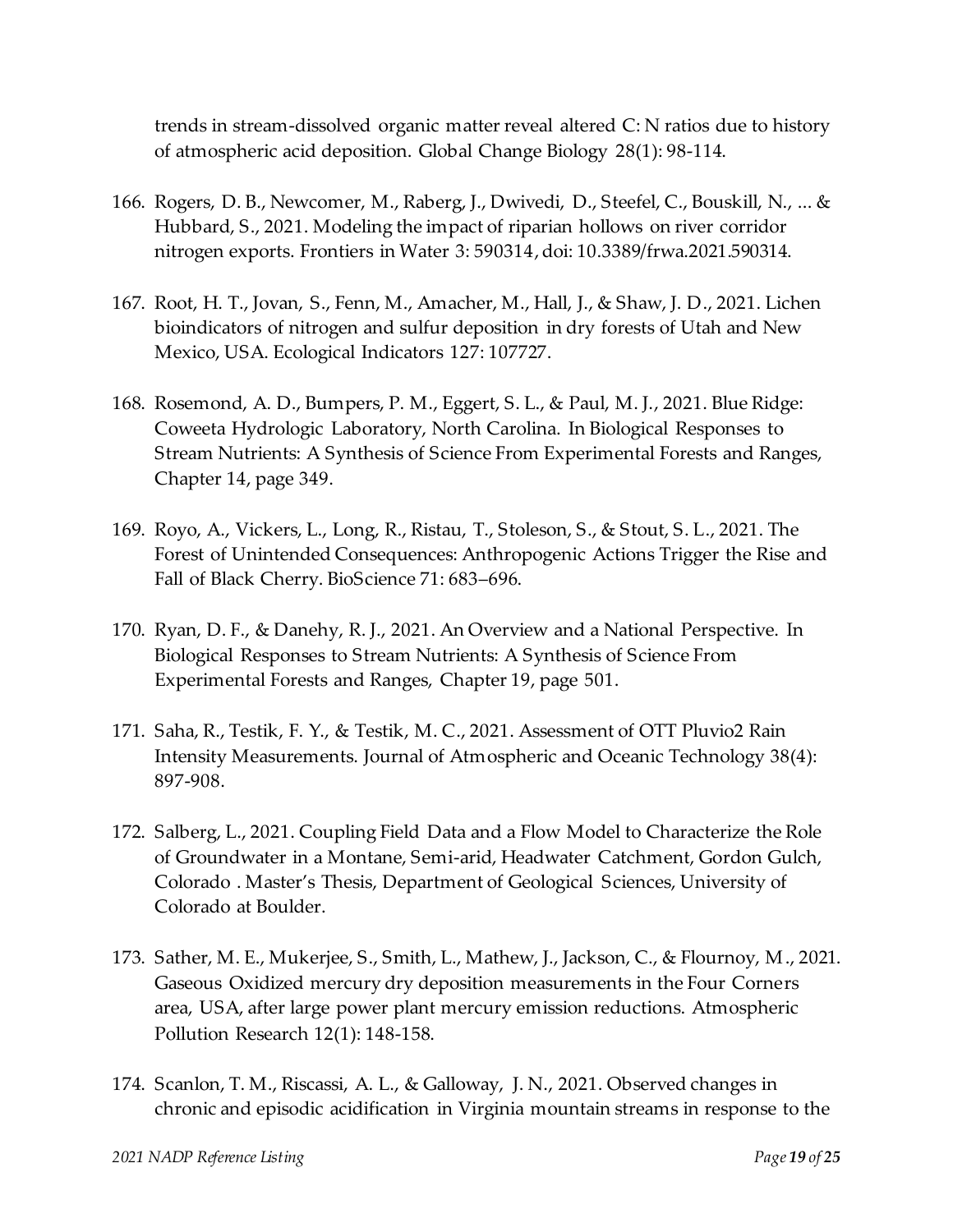Clean Air Act and amendments. Atmospheric Environment 252: 118279.

- 175. Scholz, J., 2021. Short-and Long-Term Mechanisms for Increasing Inputs of Phosphorus in Mountain Waterbodies of Northeastern Utah, USA. Master's Thesis, Watershed Science, Utah State University.
- 176. Schwartz, G. G., & Williamson, M. R., 2021. Acid Precipitation and the Prevalence of Parkinson's Disease: An Ecologic Study in US States. Brain Sciences 11(6): 779.
- 177. Scott, S. R., Dunion, J. P., Olson, M. L., & Gay, D. A., 2021. Lead Isotopes in North American Precipitation record the presence of Saharan Dust. Bulletin of the American Meteorological Society, 1-24.
- 178. Sebestyen, S. D., Lany, N. K., Roman, D. T., Burdick, J. M., Kyllander, R. L., Verry, E. S., & Kolka, R. K., 2021. Hydrological and meteorological data from research catchments at the Marcell Experimental Forest, Minnesota, USA. Hydrological Processes 35(3): e14092.
- 179. Sena, K. L., Williamson, T. N., & Barton, C. D., 2021. The Robinson Forest environmental monitoring network: Long‐term evaluation of streamflow and precipitation quantity and stream‐water and bulk deposition chemistry in eastern Kentucky watersheds. Hydrological Processes 35(4): e14133.
- 180. Seybold, E., McGlynn, B., & Yashan, D., 2021. Middle Rockies: Tenderfoot Creek Experimental Forest, Montana. In Biological Responses to Stream Nutrients: A Synthesis of Science From Experimental Forests and Ranges, Chapter 6, page 115.
- 181. Shahraki, Z. M., Mao, X., Waugh, S., Lotfikatouli, S., Walker, H. W., Gobler, C., & Wanlass, J., 2021. Potential release of legacy nitrogen from soil surrounding onsite wastewater leaching pools. Water Research 169: 115241.
- 182. Shaughnessy, A. R., Gu, X., Wen, T., & Brantley, S. L., 2021. Machine learning deciphers CO 2 sequestration and subsurface flowpaths from stream chemistry. Hydrology and Earth System Sciences 25(6): 3397-3409.
- 183. Sia, M. E., Doyle, R. M., & Moser, K. A., 2021. Recent trends in mountain lake primary production: evaluating the response to fish stocking relative to regional environmental stressors. Lake and Reservoir Management 37(1): 47-62.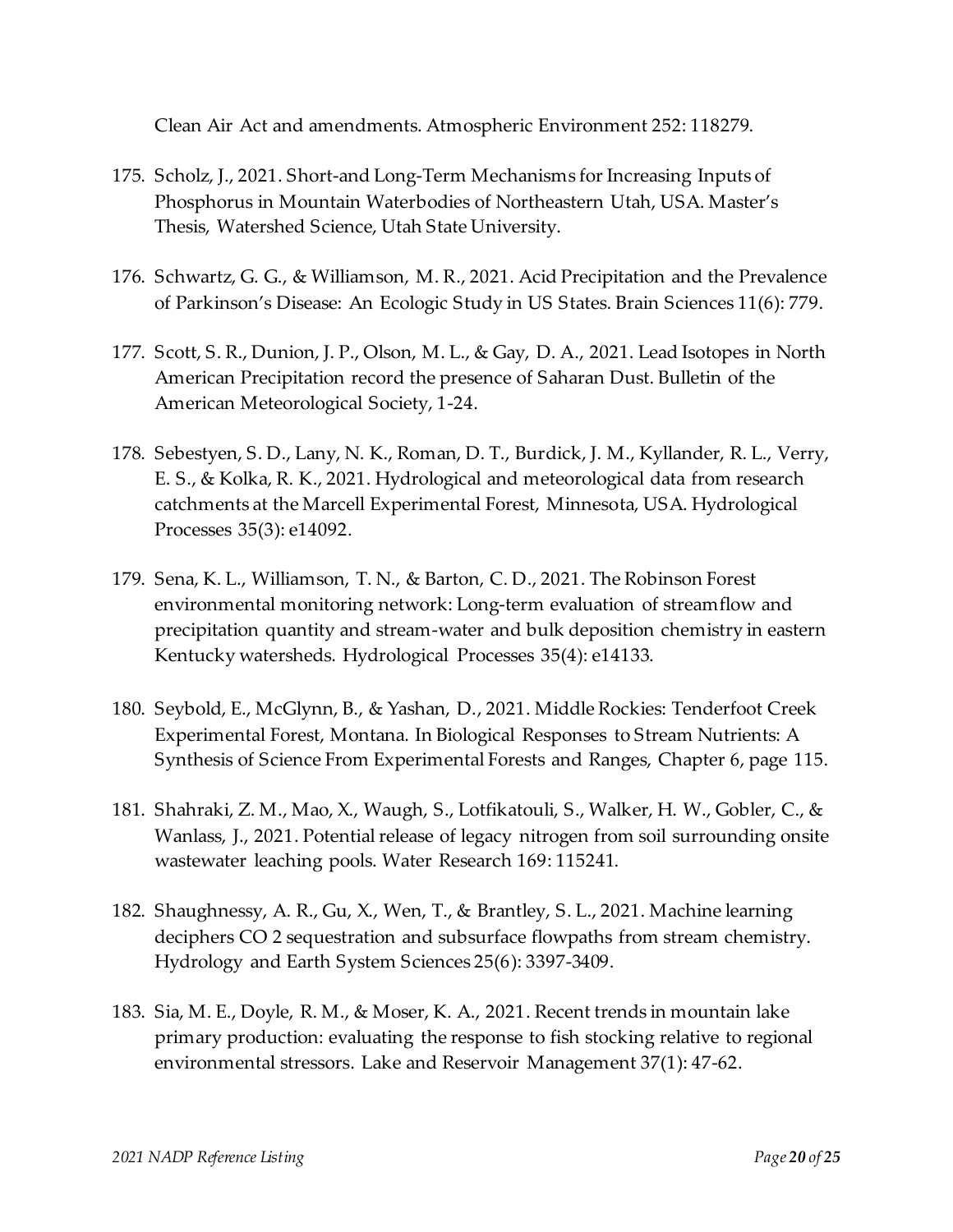- 184. Soper, J. J., Guzman, C. D., Kumpel, E., & Tobiason, J. E., 2021. Long-term analysis of road salt loading and transport in a rural drinking water reservoir watershed. Journal of Hydrology 603: 127005.
- 185. Spilkia, G., 2021. Mercury removal in municipal wastewater: The role of TSS and DOM in meeting Great Lakes discharge limits. Master's Thesis, University of Minnesota.
- 186. Staccone, A. P., 2021. Nitrogen fixing trees in the United States: N flux, effect on forest demographics, and nutrient transfer model. Doctoral Dissertation, Department of Ecology, Evolution, and Environmental Biology, Columbia University.
- 187. Staccone, A. P., Kou‐Giesbrecht, S., Taylor, B. N., & Menge, D. N., 2021. Nitrogen‐ fixing trees have no net effect on forest growth in the coterminous United States. Journal of Ecology 109(2): 877-887.
- 188. Stallworth, A. M., Chase, E. H., McDevitt, B., Marak, K. K., Freedman, M. A., Wilson, R. T., ... & Warner, N. R., 2021. Efficacy of oil and gas produced water as a dust suppressant. Science of the Total Environment 799: 149347.
- 189. Steffen, A., Angot, H., Dastoor, A., Dommergue, A., Heimbürger-Boavida, L. E., Obrist, D., & Poulain, A., 2021. Mercury in the Cryosphere. In Chemistry in the Cryosphere (In 2 Parts), pp. 459-502.
- 190. Stern, R. L., Schaberg, P. G., Rayback, S. A., Murakami, P. F., Hansen, C. F., & Hawley, G. J., 2021. Eastern white pine and eastern hemlock growth: possible tradeoffs in response of canopy trees to climate. Canadian Journal of Forest Research 51: 1926–1938, dx.doi.org/10.1139/cjfr-2020-0512.
- 191. Sitwell, M., & Shephard, M., 2021. An Ensemble-Variational Inversion System for the Estimation of Ammonia Emissions using CrIS Satellite Ammonia Retrievals. Atmospheric Chemistry and Physics Discussions, 1-46. https://doi.org/10.5194/acp-2021-549.
- 192. Storm, A., Adams, M. B., & Schuler, J., 2021. Long-Term Projection of Species-Specific Responses to Chronic Additions of Nitrogen, Sulfur, and Lime. Forests 2021: 12: 1069. In Responses of Forest Ecosystems to Nitrogen Deposition, 119 pp.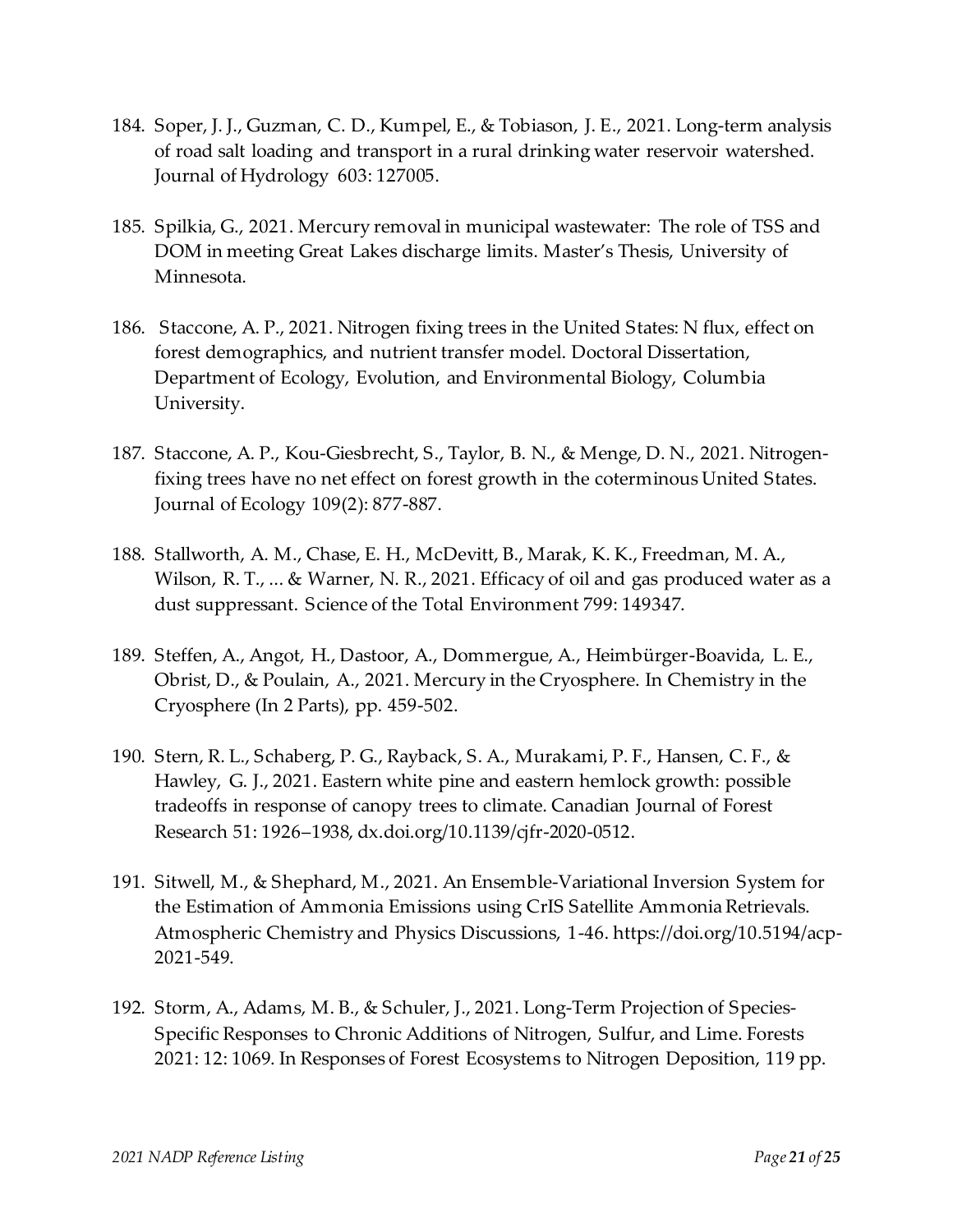- 193. Sun, S., Liu, S., Li, L., & Zhao, W., 2021. Components, acidification characteristics, and sources of atmospheric precipitation in Beijing from 1997 to 2020. Atmospheric Environment 266: 118707.
- 194. Tanikawa, T., Sase, H., Fukushima, S., Ito, Y., Yamashita, M., Yamashita, N., ... & Takahashi, M., 2021. Sulfur accumulation in soil in a forested watershed historically exposed to air pollution in central Japan. Geoderma 407: 115544.
- 195. Terwillegar, C. R., 2021. Effects of Nutrient Management Strategies on Dry Matter and Grain Yield of Soybean and Dry Bean Cropping Systems. Master's Thesis, Department of Crop and Soil Sciences, Michigan State University.
- 196. Trettin, C. C., Amatya, D. M., Muwamba, A., Glover, J., & Wenerick, R.. 2021. Southern Coastal Plain: Santee Experimental Forest, South Carolina. In Biological Responses to Stream Nutrients: A Synthesis of Science From Experimental Forests and Ranges, Chapter 15, page 389.
- 197. Verrico, B., 2021. Climate Responses of Red Spruce (Picea rubens Sarg.) and Its Associated Forest Community along Elevational Gradients in the Northeastern United States. Doctoral Dissertation, Department of Biology, The University of Vermont and State Agricultural College.
- 198. Villagómez-Márquez, N. N., 2021. Chemicals of Emerging Concern Measured in Roof-Harvested Rainwater to Inform Environmental Justice Communities. Doctoral Dissertation, Department of Environmental Sciences, The University of Arizona.
- 199. Wagenbrenner, J. W., Dralle, D. N., Safeeq, M., & Hunsaker, C. T., 2021. The Kings River Experimental Watersheds: Infrastructure and data. Hydrological Processes 35(5): e14142.
- 200. Wang, R., Guo, X., Pan, D., Kelly, J. T., Bash, J. O., Sun, K., ... & Zondlo, M. A., 2021. Monthly Patterns of Ammonia Over the Contiguous United States at 2‐km Resolution. Geophysical Research Letters 48(5): e2020GL090579.
- 201. Wang, T., & Obrist, D., 2021. Inorganic and methylated mercury dynamics in estuarine water of a salt marsh estuary in Massachusetts, USA. Environmental Pollution 294: 118657.
- *2021 NADP Reference Listing Page 22 of 25* 202. Warwell, M. V., Denner, R. J., Andrea, A. K., & Graham, R. T., 2021. Columbia Mountains/Northern Rockies: Priest River Experimental Forest, Idaho. In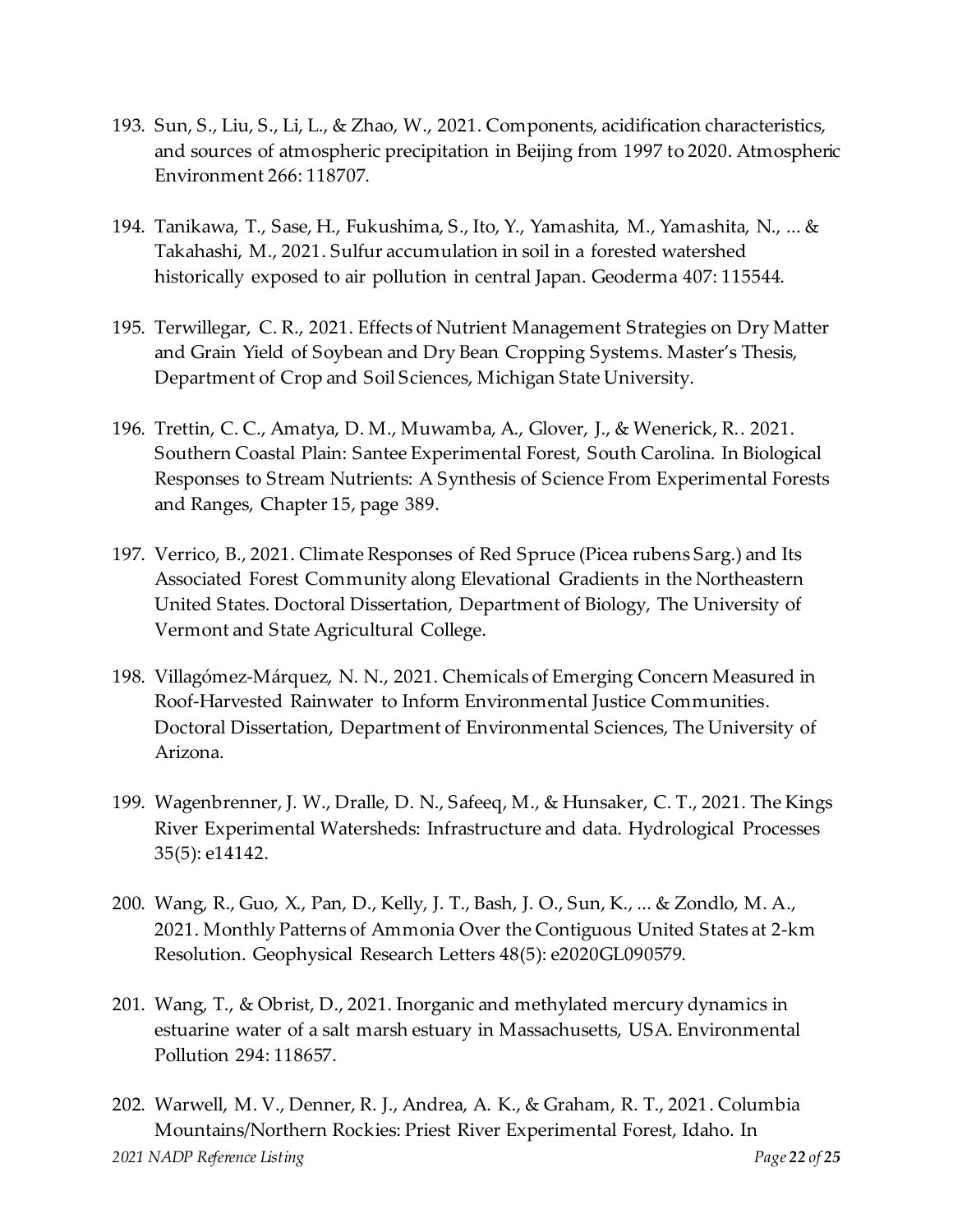Biological Responses to Stream Nutrients: A Synthesis of Science From Experimental Forests and Ranges, Chapter 4, page 67.

- 203. Wei, X., Hayes, D. J., Fernandez, I., Fraver, S., Zhao, J., & Weiskittel, A., 2021. Climate and atmospheric deposition drive the inter-annual variability and longterm trend of dissolved organic carbon flux in the conterminous United States. Science of the Total Environment 771: 145448.
- 204. Wei, X., Hayes, D. J., Fernandez, I., Zhao, J., Fraver, S., Chan, C., & Diao, J., 2021. Identifying key environmental factors explaining temporal patterns of DOC export from watersheds in the conterminous United States. Journal of Geophysical Research: Biogeosciences 126(5): e2020JG005813.
- 205. Welti, E. A., & Kaspari, M., 2021. Sodium addition increases leaf herbivory and fungal damage across four grasslands. Functional Ecology 35: 1212-1221.
- 206. Wen, H., Sullivan, P. L., Macpherson, G. L., Billings, S. A., & Li, L., 2021. Deepening roots can enhance carbonate weathering by amplifying CO 2-rich recharge. Biogeosciences 18(1): 55-75.
- 207. Werner, C. M., Harrison, S. P., Safford, H. D., Bohlman, G. N., & Serata, R., 2021. Extreme pre‐fire drought decreases shrub regeneration on fertile soils. Ecological Applications, e02464.
- 208. Williamson, T. N., Dobrowolski, E. G., & Kreiling, R. M., 2021. Phosphorus sources, forms, and abundance as a function of streamflow and field conditions in a Maumee River tributary, 2016–2019. Journal of Environmental Quality 2021: 1– 16, DOI: 10.1002/jeq2.20290.
- 209. Wilson, A., 2021. Examining the Effects of Hydrology and Reclaimed Water Application on Nutrient Retention in Wetlaculture Mesocosms in Southwest Florida. Doctoral Dissertation, School of Geosciences. University of South Florida.
- 210. Wilson, K., & Johnson, D. W., 2021. Sierra Nevada: Sagehen Experimental Forest, California. In Biological Responses to Stream Nutrients: A Synthesis of Science From Experimental Forests and Ranges, Chapter 8, page 173.
- 211. Wohlgemuth, P. M., Riggan, P. J., & Birosik, S. A., 2021. California Coastal Sage, Chaparral, and Oak Woodlands: San Dimas Experimental Forest, California. In Biological Responses to Stream Nutrients: A Synthesis of Science From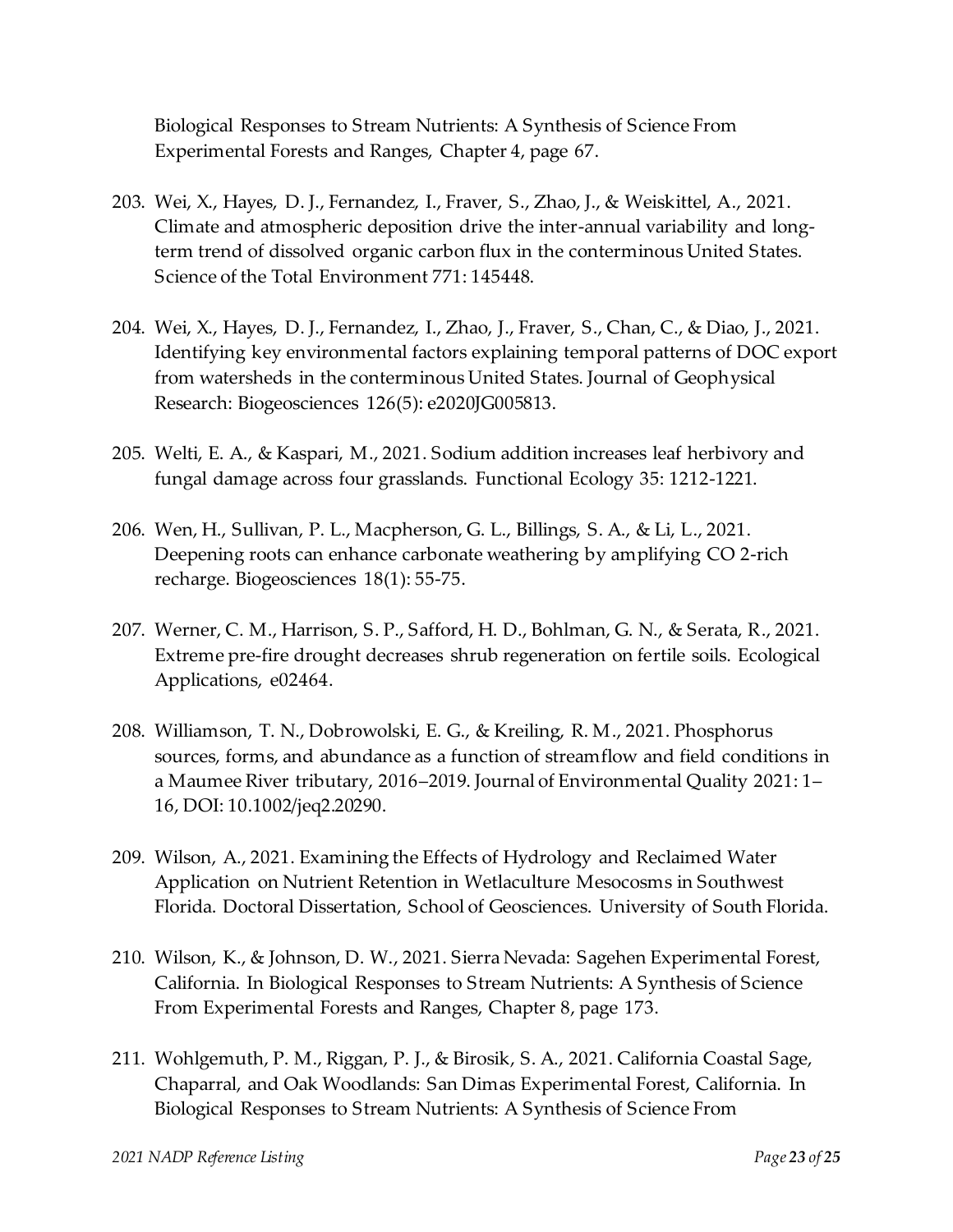Experimental Forests and Ranges, Chapter 16, page 415.

- 212. Woodmansee, R. G., Coughenour, M.B., Gao, W., Richards, L., Parton, W.J., Scheimel, D.S., …. And Wallenstein, M., 2021. Chapter 8, Land/Atmosphere Water Interactions. Natural Resource Management Reimagined: Using the Systems Ecology Paradigm, 245 pages.
- 213. Wurzburger, N., Motes, J. I., & Miniat, C. F., 2021. A framework for scaling symbiotic nitrogen fixation using the most widespread nitrogen fixer in eastern deciduous forests of the United States. Journal of Ecology 00: 1–13. DOI: 10.1111/1365-2745.13819.
- 214. Yang, L., Li, J., Zhou, K., Feng, P., & Dong, L., 2021. The effects of surface pollution on urban river water quality under rainfall events in Wuqing district, Tianjin, China. Journal of Cleaner Production 293: 126136.
- 215. Yang, Y., Liu, L., Zhang, F., Zhang, X., Xu, W., Liu, X., ... & Xie, Y., 2021. Soil Nitrous Oxide Emissions by Atmospheric Nitrogen Deposition over Global Agricultural Systems. Environmental Science and Technology 55(8): 4420-4429.
- 216. Zhang, B., Shen, H., Liu, P., Guo, H., Hu, Y., Chen, Y., ... & Russell, A. G., 2021. Significant contrasts in aerosol acidity between China and the United States. Atmospheric Chemistry and Physics 21(10): 8341-8356.
- 217. Zhang, H., Wu, S., & Leibensperger, E. M., 2021. Source-receptor relationships for atmospheric mercury deposition in the context of global change. Atmospheric Environment 254: 118349.
- 218. Zhang, J., Cao, P., & Lu, C., 2021. Half‐Century History of Crop Nitrogen Budget in the Conterminous United States: Variations Over Time, Space and Crop Types. Global Biogeochemical Cycles 35(10): e2020GB006876.
- 219. Zhang, J., Lu, C., Feng, H., Hennessy, D., Guan, Y., & Wright, M. M., 2021. Extreme climate increased crop nitrogen surplus in the United States. Agricultural and Forest Meteorology 310: 108632.
- 220. Zhang, Q., Li, Y., Wang, M., Wang, K., Meng, F., Liu, L., ... & Zhang, F., 2021. Atmospheric nitrogen deposition: A review of quantification methods and its spatial pattern derived from the global monitoring networks. Ecotoxicology and